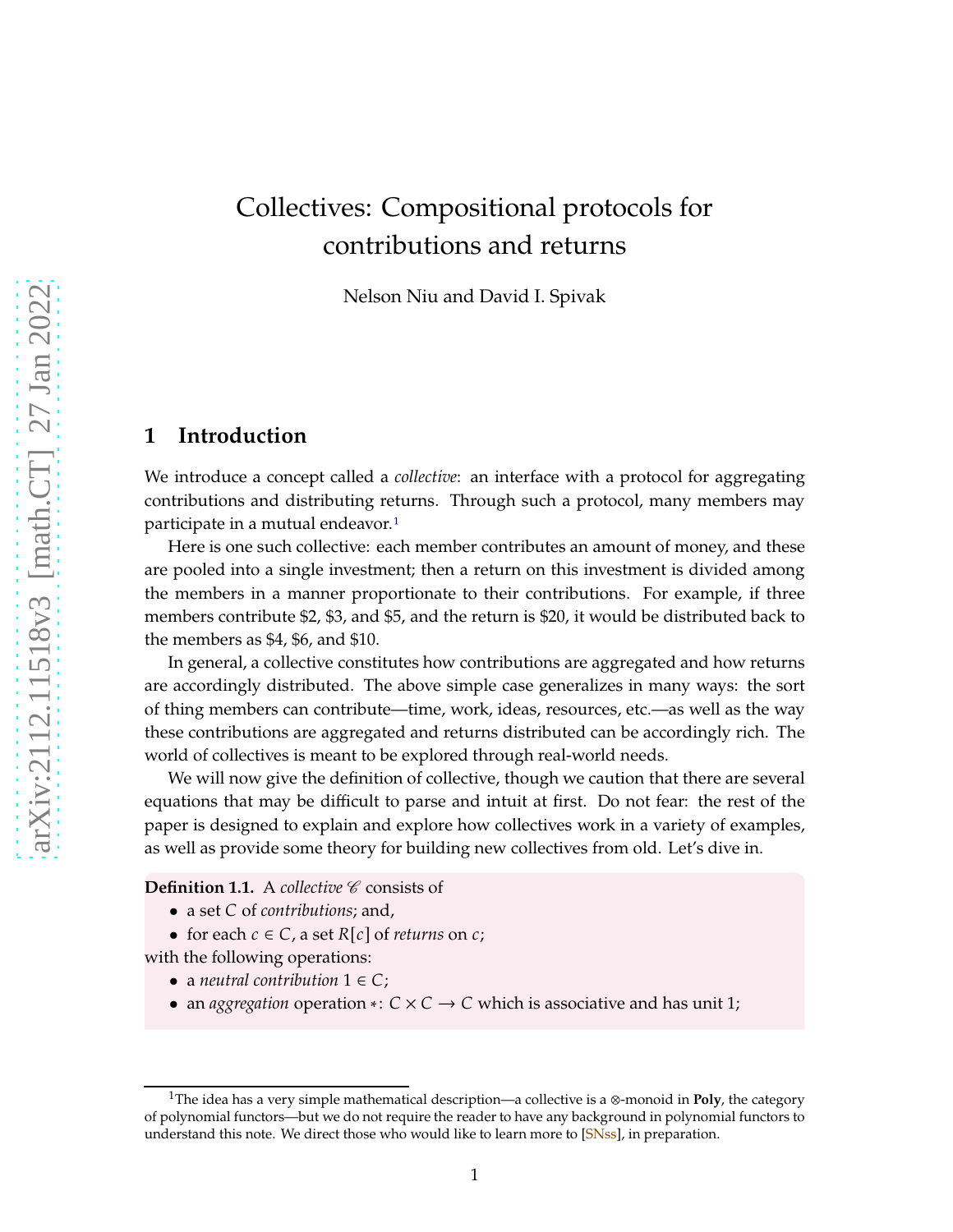• for each  $a, b \in C$ , a *distribution* operation

$$
\left(\frac{a}{a*b'}, \frac{b}{a*b}\right) : R[a*b] \to R[a] \times R[b]
$$

that satisfies the following "cancellation" equations:*[a](#page-1-0)*

<span id="page-1-6"></span><span id="page-1-5"></span><span id="page-1-4"></span>
$$
\frac{a}{a \cdot 1} = \mathrm{id}_{R[a]} = \frac{a}{1 \cdot a} \tag{1}
$$

$$
\frac{a*b}{(a*b)*c} \, \mathring{\circ} \, \frac{a}{a*b} = \frac{a}{a*(b*c)} \qquad \frac{b*c}{a*(b*c)} \, \mathring{\circ} \, \frac{c}{b*c} = \frac{c}{(a*b)*c} \tag{2}
$$

$$
\frac{a*b}{(a*b)*c} \, \stackrel{\circ}{\circ} \, \frac{b}{a*b} = \frac{b*c}{a*(b*c)} \, \stackrel{\circ}{\circ} \, \frac{b}{b*c} \tag{3}
$$

We say that a collective is *commutative* if both of the following conditions are met: its aggregation satisfies

<span id="page-1-1"></span>
$$
a * b = b * a \qquad \text{for all } a, b \in C \tag{4}
$$

(i.e. its aggregation is commutative), and its distribution satisfies

<span id="page-1-2"></span>
$$
\frac{a}{a * b} = \frac{a}{b * a} \qquad \text{for all } a, b \in C.
$$
 (5)

*a*For any two functions  $f: X \to Y$  and  $g: Y \to Z$ , we use  $f \circ g$ , read as " $f$ , then  $g$ ," to denote their composite  $X \rightarrow Z$ .

<span id="page-1-0"></span>We move straight to an example before explaining much about the definition; we recommend ignoring aspects of the notation that are in any way difficult and simply getting an idea for the nature of a collective. Afterward, we will return to parsing the definition.

<span id="page-1-3"></span>*Example* 1.2 (Prediction market)*.* Imagine a prediction market as a collective comprised of teams of analysts considering a set  $E$  of candidates. Each team contributes a probability distribution  $p$  on  $E$ , which represents how likely they believe e[a](#page-2-0)ch candidate is to win.<sup>*a*</sup> When some external process chooses a winning candidate  $e \in E$  and a total reward to be returned, this winner is communicated to each team, and the reward is paid out according to the probability each team assigned to  $e$ .

In this setting, a contribution is a pair  $(k, p)$  where  $k \in \mathbb{N}$  is a number of analysts and  $p : E \to [0, 1]$  is their consensus distribution. For each contribution  $(k, p)$  the set of returns is  $R[(k, p)] := E \times \mathbb{R}_+$ , so that a single return is a pair  $(e, r)$ , where  $e \in E$  is a candidate and  $r \in \mathbb{R}_+$  is a positive reward.

The protocol of the prediction market is then given as an algebraic structure on this interface: any pair of contributions is combined by the weighted average of the predicted probabilities

$$
(k, p) \oplus (l, q) := \left(k + l, \text{avg}_{k,l}(p, q)\right), \quad \text{where} \quad \text{avg}_{k,l}(p, q) := \frac{kp + lq}{k + l}.
$$

Here we use  $\oplus$  to denote the aggregation. When a winner e and reward r are chosen, the winner is communicated to each team, and the reward is divided up and distributed in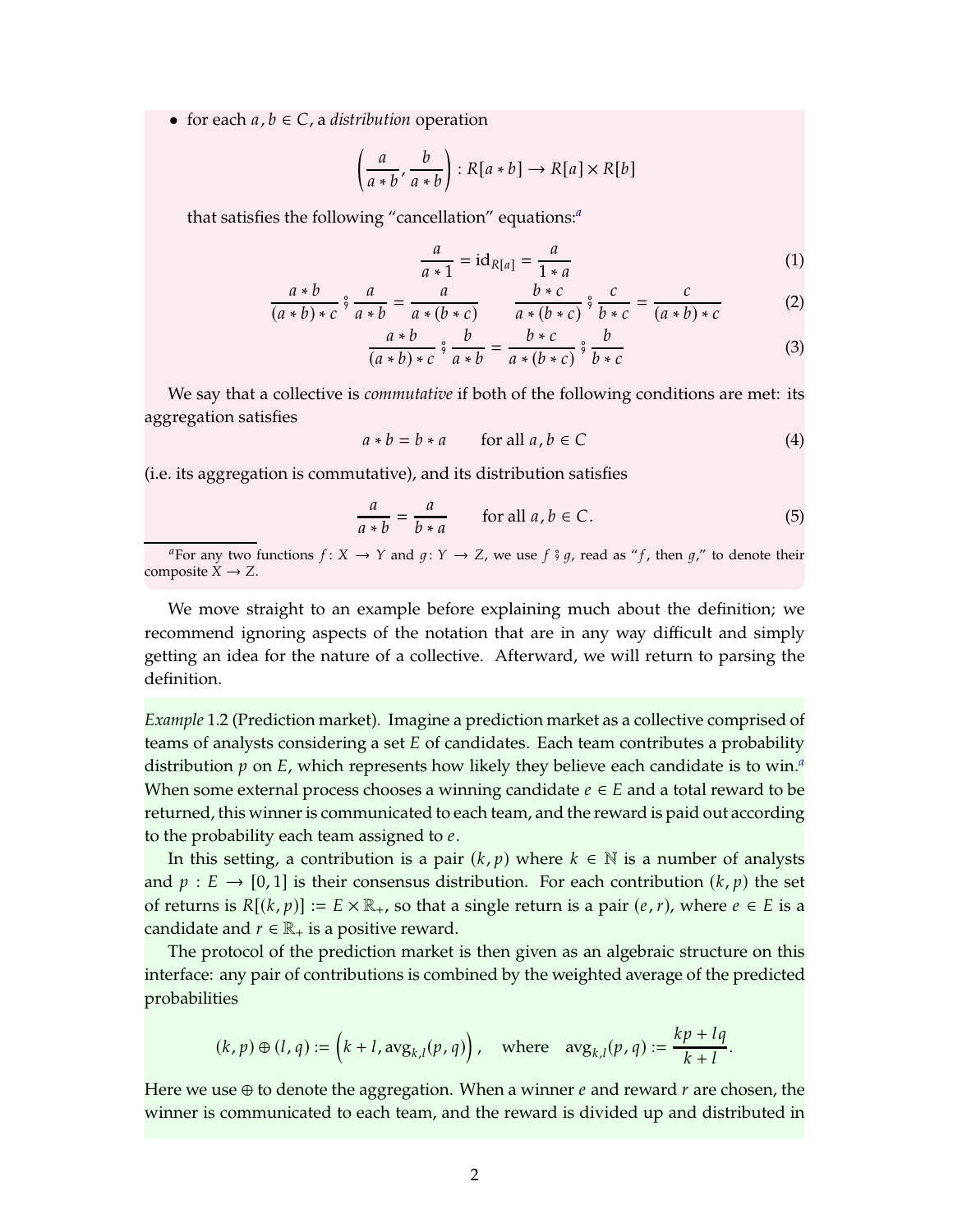proportion with the contributions:

$$
R[(k, p) \oplus (l, q)] \rightarrow R[(k, p)] \times R[(l, q)]
$$

$$
(e, r) \mapsto \left( \left( e, \frac{kp(e)r}{kp(e) + lq(e)} \right), \left( e, \frac{lq(e)r}{kp(e) + lq(e)} \right) \right)
$$

This operation is "coassociative," by which we mean that if several analysts make up each team, and several teams make up a super-team, then dividing rewards to each team within the super-team and then to each analyst within each team is the same as going all the way from the super-team directly to the analysts who make it up. Moreover, the contribution satisfies [\(4\)](#page-1-1) and the distribution satisfies [\(5\)](#page-1-2), so this is a commutative collective: its protocol does not depend on the order of the contributions.

In the above case (and it is not unusual in this regard) we can see that although the fraction notation is not literal, it nicely represents the actual distribution function:

$$
\frac{(k,p)}{(k,p)\oplus (l,q)}(e,r):=\left(e,\frac{kp(e)r}{kp(e)+lq(e)}\right) \text{ and } \frac{(l,q)}{(k,p)\oplus (l,q)}(e,r):=\left(e,\frac{lq(e)r}{kp(e)+lq(e)}\right).
$$

<span id="page-2-0"></span><sup>*a*</sup>We denote the set of probability distributions on  $E$  by Dist $(E)$ .

With Example [1.2](#page-1-3) guiding intuition, we now move to explain Definition [1.1](#page-0-1) in terms of both notation and concrete interpretation.

*Notation* 1.3. Note that  $\frac{a}{a*b}$  is a purely formal notation for "the first member's portion of the return, when the first member contributes  $a$  and the second member contributes  $b$ ." The fraction notation is meant to evoke this:

$$
\frac{a \cdot b}{(a \cdot b) \cdot c} \stackrel{\circ}{\circ} \frac{a}{a \cdot b} = \frac{a}{a \cdot (b \cdot c)}
$$

even though it does not always represent a fraction or quotienting operation.

Note that  $\frac{a}{a*a}$  is ambiguous: it could mean the left or the right distribution. Thus we require that the two variables in the denominator are denoted differently, so the above would be denoted either  $\frac{a_1}{a_1 a_2}$  or  $\frac{a_2}{a_1 a_1 a_2}$  $\frac{a_2}{a_1*a_2}$ , with  $a_1 = a_2$  as a side condition.

*Remark* 1.4*.* Cancellation equations [\(1\)](#page-1-4) come from the diagrams



and cancellation equations in [\(2\)](#page-1-5) and [\(3\)](#page-1-6) come from the diagram

$$
R[a * b * c] \xrightarrow{\left(\frac{a * b}{(a * b) * c}, \frac{c}{(a * b) * c}\right)} R[a * b] \times R[c]
$$

$$
\xrightarrow{\left(\frac{a}{a * (b * c)}, \frac{b * c}{a * (b * c)}\right)} \times R[a * c] \xrightarrow{R[a] \times \frac{b}{B[a] \times (\frac{b}{b * c}, \frac{c}{b * c})} R[a] \times R[b] \times R[c].
$$

We will refer to [\(2\)](#page-1-5) and [\(3\)](#page-1-6) together as the *coassociativity* of the distribution function.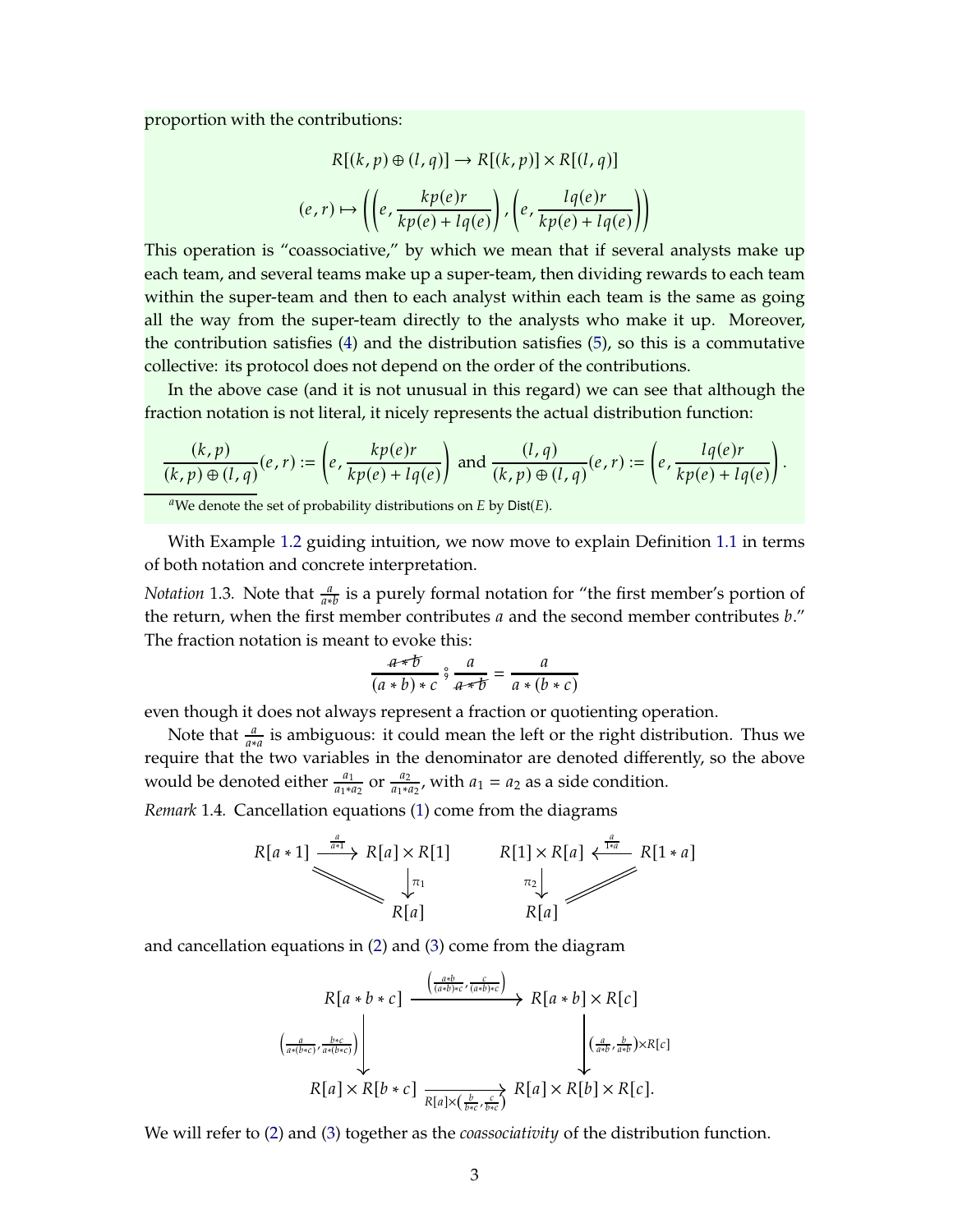*Remark* 1.5. Notice that the set C together with the neutral contribution  $1 \in C$  and the aggregation ∗: 𝐶 × 𝐶 → 𝐶 form a familiar algebraic structure called a *monoid*: a set endowed with an associative binary operation that has a unit. Aggregating contributions is associative, but note that it is not a priori commutative unless [\(4\)](#page-1-1) holds: for many collectives, the order of the contributions matters. Nevertheless, associativity suggests that we can think of the aggregation function

$$
*:\mathcal{C}^n\to\mathcal{C}
$$

as an operation that takes *n* inputs, corresponding to any number  $n \in \mathbb{N}$  of members in the collective.

A collective, then, is a monoid  $C$  endowed with extra structure: a set associated with each  $c \in C$  and an operation on these sets going in the direction *opposite* to the monoid operation, yet in a coherent way. If a monoid gives a way of aggregating contributions associatively, the extra structure of a collective tells us the possible returns on each contribution, as well as how to distribute any return on an aggregate contribution "coassociatively" to the members in a manner compatible with the aggregation method.

Like with the aggregation function, the coassociativity of the distribution function allows us to think of it as an operation that gives  $n$  outputs; or, equivalently,  $n$  functions with the same domain, each of the form

$$
\frac{a_i}{a_1 * \cdots * a_i * \cdots a_n} : R[a_1 * \cdots * a_n] \to R[a_i]
$$

for some  $i$  from 1 to  $n$ . The coassociativity ensures that there is no ambiguity here.

Even when the aggregation function is commutative, the distribution function may not be symmetric: there exist collectives satisfying [\(4\)](#page-1-1) but not [\(5\)](#page-1-2), i.e. collectives that are not commutative even though their underlying monoids are commutative. Such a collective remembers the order in which contributions were made and uses this order in the distribution protocol, even when the aggregation protocol has forgotten it. See Example [2.8](#page-9-0) for an example.

*Notation* 1.6*.* We call the set of contributions together with the set of returns on each contribution the *interface* of the collective. We denote the interface as a polynomial or a power series in a single variable, y, as follows. Instead of numbers, our exponents will be sets—specifically, sets of returns:[2](#page-3-0)

<span id="page-3-1"></span>
$$
\sum_{c \in C} y^{R[c]}.
$$
 (6)

Just as we can rewrite a standard polynomial  $y^2 + y$  as  $1y^2 + 1y$ , we can rewrite our interface polynomials with singleton sets as coefficients, explicitly tagging each term with its corresponding contribution:

$$
\sum_{c \in C} \{c\} y^{R[c]}.
$$

<span id="page-3-0"></span><sup>2</sup>Using a polynomial as we do in [\(6\)](#page-3-1) could be viewed as analogous to *generating functions*in combinatorics. It is a convenient way to package the interface (the contributions and returns) of a collective. Indeed, later in Section [3](#page-14-0) we will see how multiplication and composition of polynomials correspond to very natural operations on collectives with those interfaces. The reader will hopefully get used to the notation as we explore it through examples.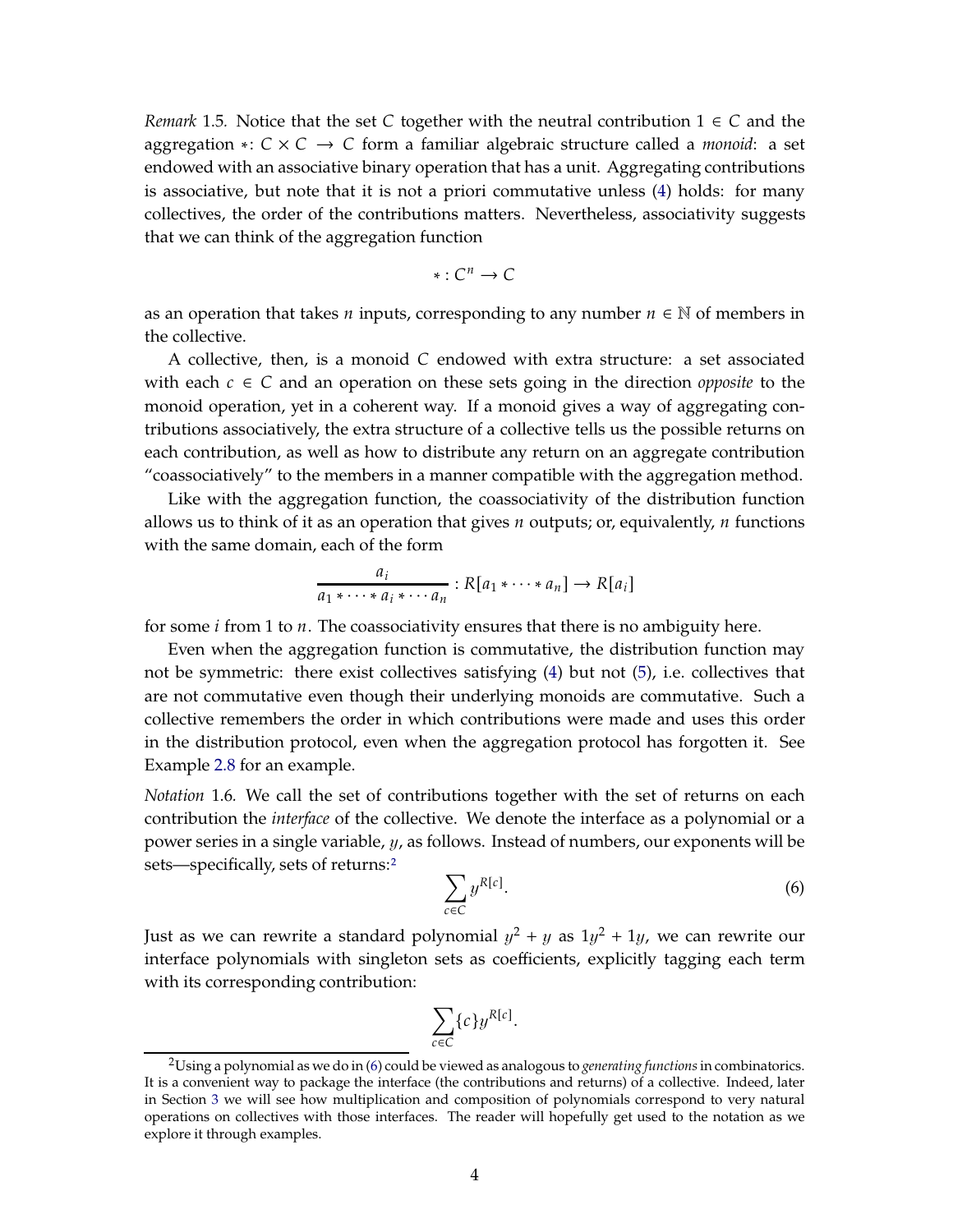| Ref. | Carrier                                                                     | Conditions                                                | Summary                      |
|------|-----------------------------------------------------------------------------|-----------------------------------------------------------|------------------------------|
| 1.2  | $\mathbb N$ Dist $(\overline{E})$ $y^{E\mathbb{R}_+}$                       | $E \in$ <b>Set</b>                                        | Reward good predictors       |
| 2.1  | My                                                                          | $(M, 1, *)$ monoid                                        | Aggregate only               |
| 2.2  | $y^S$                                                                       | $S \in$ Set                                               | Distribute only              |
| 2.3  | $y+\mathbb{R}_+y^{\mathbb{R}_+}$                                            |                                                           | Proportional rewards         |
| 2.4  | $\sum_{x\in\mathbb{R}_{\geq 0}}y^{[0,x]}$                                   |                                                           | Queue (continuous, homog.)   |
| 2.5  | $\sum_{n\in\mathbb{N}}\sum_{\ell\in A^n}y^{\mathsf{Pre}(\ell)}$             | $A \in$ <b>Set</b>                                        | Queue (discrete, inhomog.)   |
| 2.6  | $\sum_{n\in\mathbb{N}}\sum_{\ell\in(\mathbb{N}^A)^n}y^{\mathsf{Pre}(\ell)}$ | $A \in$ <b>Set</b>                                        | Multiset-queue               |
| 2.7  | $\sum_{V\subseteq U} y^{\mathcal{P}(V)}$                                    | $U \in$ Set                                               | Union then intersection      |
| 2.8  | $\sum_{n\in\mathbb{N}}y^n$                                                  |                                                           | Product of sets, projections |
| 2.9  | $\sum_{c \in Ob(C)} y^{C[c]}$                                               | $C \in$ <b>Cat</b> has coprods                            | U. property of coproduct     |
| 2.10 | $\sum_{c \in { \mathrm{Ob} }( \mathcal{C})} y^{\mathcal{C}[c]}$             | $C \in$ Cat cart. closed                                  | U. property of exponential   |
| 2.11 | $\sum_{U \in \mathbf{Open}(X)} F(U)$                                        | $X$ space, $F$ sheaf                                      | Union and restriction        |
| 2.12 | $\sum_{n \in \Delta_+} y^{\Delta_+^{\text{op}}[n]}$                         | Algebraist's simplex                                      | Pullback inclusions          |
| 2.13 | $\sum_{c \in Ob(C)} y^{F(c)}$                                               | $(C, \odot) \xrightarrow{F} (\mathbf{Set}, \times)$ oplax | Oplax monoidal structure     |
| 2.15 | $\sum_{n\in\mathbb{N}}\mathcal{O}_ny^n$                                     | $\Theta$ an operad                                        | Add and copy-compose         |
| 2.16 | $\sum_{n\in\mathbb{N}}\sum_{p\in\text{Dist}(n)}y^n$                         |                                                           | Sample probability spaces    |
| 2.17 | $\sum_{v:\mathbb{R}^2\to\mathbb{R}^2}y^{\mathbb{R}^2}$                      |                                                           | Add vector to point          |
| 3.1  | $p \otimes q$                                                               | $p$ , q carry collectives                                 | Run in parallel              |
| 3.2  | $p \times q$                                                                | $p$ , q carry collectives                                 | Both contribute, one returns |
| 3.3  | $p \triangleleft q$                                                         | $p$ , $q$ carry collectives                               | Run in series                |
| 3.4  | $\sum_{n\in\mathbb{N}}\sum_{c\in p(1)^n}y^{\sum_{i\in n}p[c_i]}$            | $p \in \text{Poly}$                                       | Free collective on $p$       |

Table 1: Examples of collectives

This can aid clarity when writing a polynomial without the  $\Sigma$  sign, e.g. {alice} $y^{\mathbb{N}}$  +  ${\text{bob}} y^{\{a,b,c\}}$  +  ${\text{carla}} y^{\{a,b,c\}}$ . Much like with standard polynomials, we can condense this notation by "combining like terms" (terms with the same exponents)—we take the disjoint union of their coefficients:  $\{\text{alice}\}\{y^{\mathbb{N}} + \{\text{bob}\}\{y^{\{a,b,c\}} + \{\text{card}\}\{y^{\{a,b,c\}}\} \cong \{\text{alice}\}\{y^{\mathbb{N}} + \{\text{color}\}\{y^{\{a,b,c\}}\}$ {bob, carla} $y^{\{a,b,c\}}$ . As another example of the same phenomenon, the interface of a collective in which every set of returns is R can be written as  $Cy^{R} \cong \sum_{c \in C} y^{R}$ .

For  $n \in \mathbb{N}$  we denote the set  $\{0, 1, \dots, n-1\}$  by n. So  $0 = \emptyset$ , 1 is a singleton set, etc.

## **Acknowledgments**

We thank Christian Williams for numerous insightful discussions and suggestions. We credit Example [1.2](#page-1-3) to Spencer Breiner and Example [2.16](#page-12-1) to David Jaz Myers, while Examples [2.5](#page-7-0) and [2.7](#page-8-0) were inspired by a conversation with Owen Lynch. This material is based upon work supported by the Air Force Office of Scientific Research under award number FA9550-20-1-0348.

# **2 Collective examples**

As one can imagine from their generality, there is an abundance of collectives. To explore practical applications, we first build intuitions using simple, canonical examples. Many of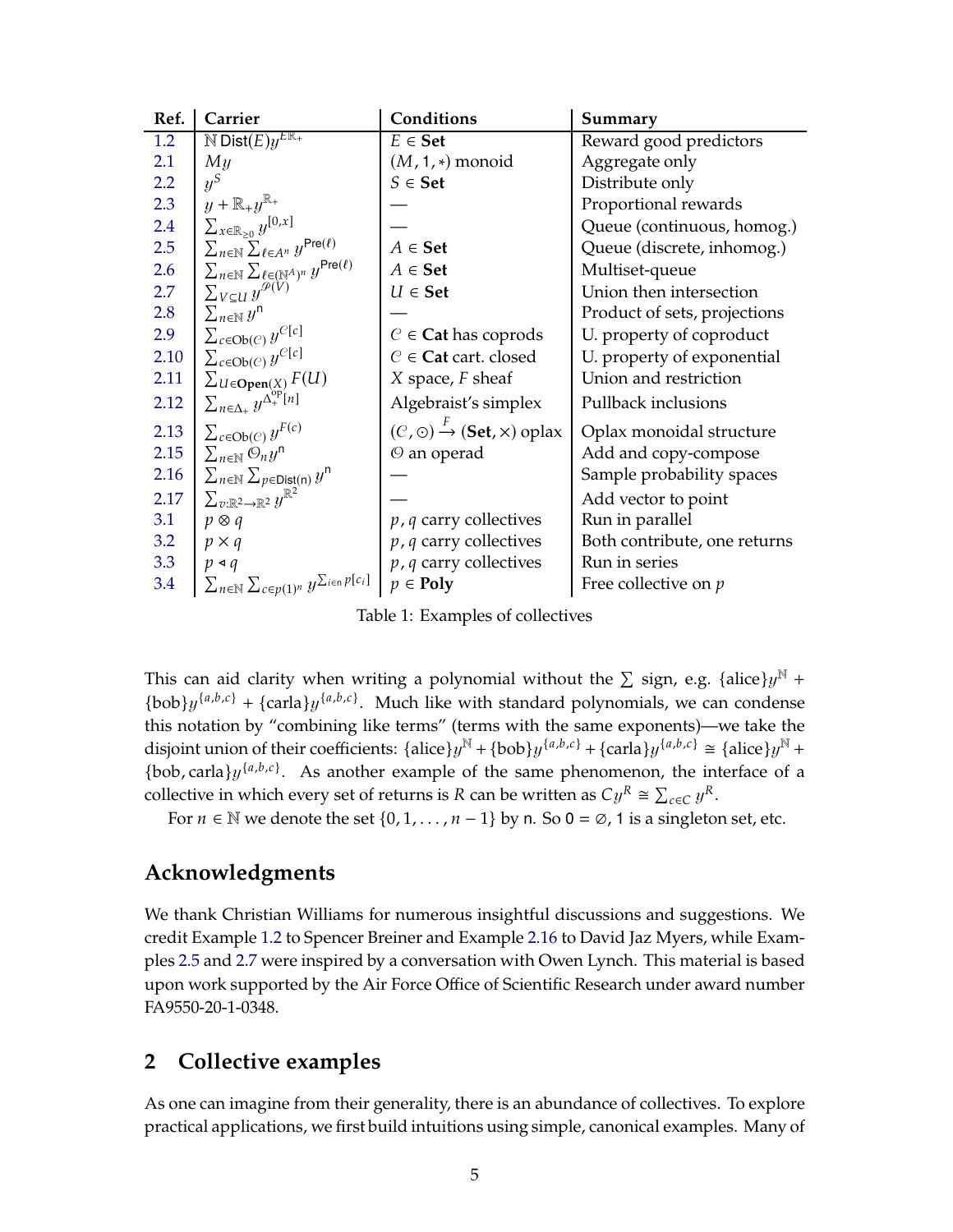the examples below can be generalized, specialized, or otherwise modified in interesting ways: we encourage the reader to explore these variations to come up with additional examples on their own.

<span id="page-5-0"></span>*Example* 2.1 (Monoids as donation boxes). Any monoid (*M*, *e*, ∗) forms a collective with interface  $My<sup>1</sup>$  and a trivial distribution: elements of  $M$  are possible contributions, and ∗:  $M \times M \rightarrow M$  is the aggregation (with unit  $e \in M$ ). For each contribution, there is only one possible return (let's imagine it's the singleton set  $1 \cong \{go\text{-team!}\}\)$ , so every distribution is the unique map  $1 \rightarrow 1 \times 1$ . According to our notation, we would write this distribution function as

$$
\frac{m}{m*n}(\text{go-team!}) = \text{go-team!} = \frac{n}{m*n}(\text{go-team!})
$$

for every  $m, n \in M$ . This is a commutative collective if and only if the monoid itself is commutative.

We can think of contributing to this collective as *making a donation* without expecting a return: the donors' contributions are aggregated into a single donation, and every contributor just receives "go-team!" regardless of what they contribute. The donations could be monetary or otherwise: people could donate their thoughts in a survey, with the aggregate contribution being a list of answers to a question.

<span id="page-5-1"></span>*Example* 2.2 (Sets as distribution lists). For any set S there is a collective with interface  $1y^S$ that requires nothing for contributions—i.e.  $C = 1 \cong$  {present} is the trivial monoid—and simply distributes messages from the set  $R[present] = S$  as its only function. That is, if there are *n* members of the collective, the distribution function  $S \rightarrow S \times \cdots \times S$  sends  $s \mapsto (s, s, \dots, s)$ . According to our notation, we would write this distribution function as

$$
present * present(s) = s
$$

This collective is commutative.

We can interpret this collective as a simple *distribution list*: the elements of S can be thought of as messages which are copied and distributed to everyone present.

A simple example of a collective with nontrivial aggregation and distribution is the *stakeholder collective*. This encapsulates the basic idea of *adding up* the contributions and *dividing up* the returns.

<span id="page-5-2"></span>*Example* 2.3 (Stakeholders). Let  $\mathbb{R}_+$  be the set of positive real numbers, and  $\mathbb{R}_{\geq 0} = \{0\} \cup \mathbb{R}_+$ be nonnegatives, representing a real-world quantity such as money.

The interface of the *stakeholder* collective is  $\{0\}y^{\{0\}} + \mathbb{R}_+y^{\mathbb{R}_+}$ . The aggregation is addition, and the distribution  $\mathbb{R}_{\geq 0} \to \mathbb{R}_{\geq 0} \times \mathbb{R}_{\geq 0}$  takes a return and divides it proportionally:

$$
\frac{a}{a+b}(t) := \frac{at}{a+b} \qquad \text{and} \qquad \frac{b}{a+b} := \frac{bt}{a+b}
$$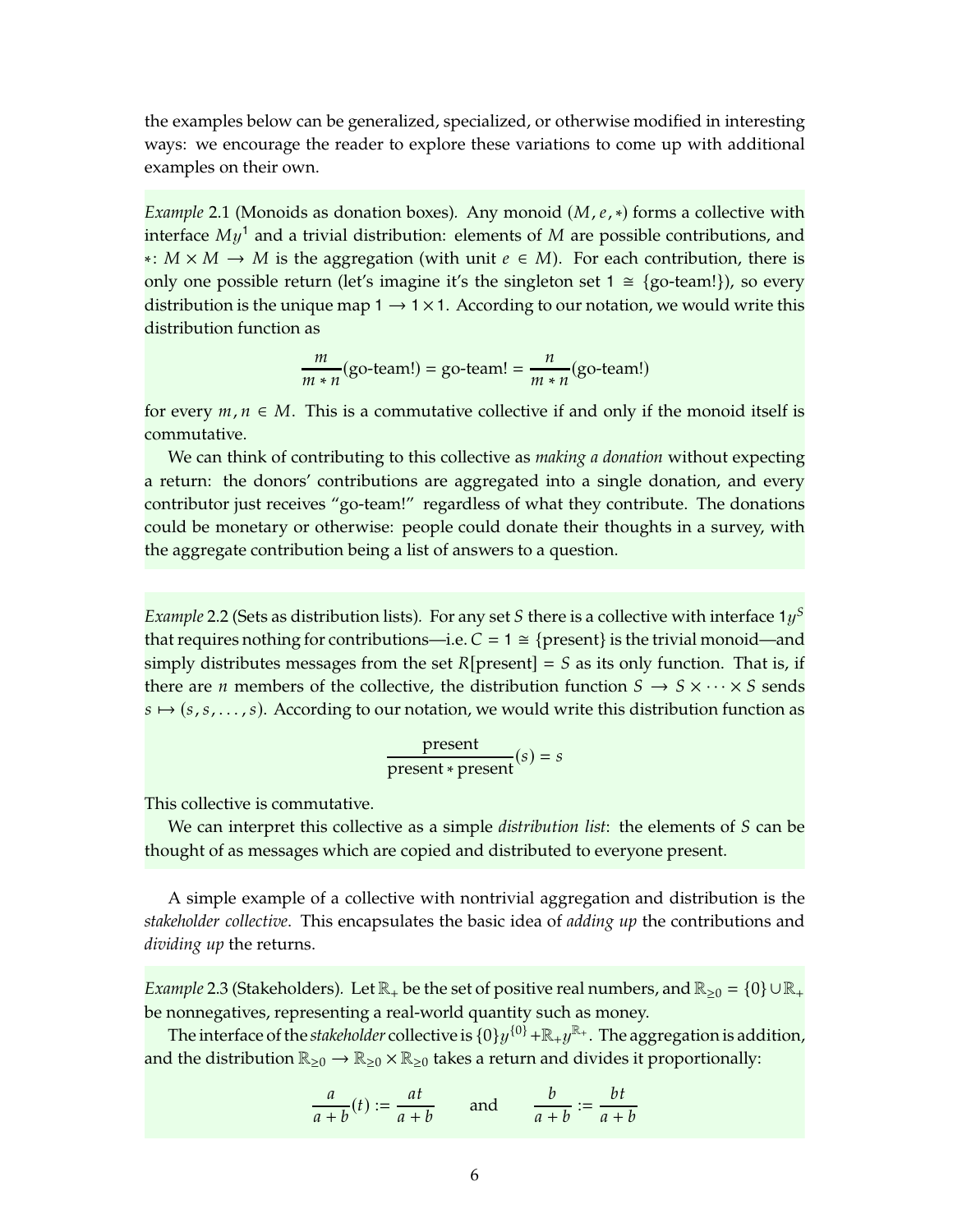where we define  $\frac{0}{0}$  to be 0. Here the fraction notation works very well—and makes it easy to check that this collective is commutative.

We can interpret this collective as follows. Given  $n$  stakeholders, each stakeholder  $i \in n$ contributes an amount  $a_i \in \mathbb{R}_+$  of Resource A, for a total aggregate quantity of  $\sum_{i \in \mathbb{N}} a_i$ . Based on this total, an amount  $t \in \mathbb{R}_+$  of Product T is returned, and each stakeholder receives their part  $a_it/\sum_{i\in{\mathsf n}}a_i$  of Product T proportional to their contribution of Resource A.

When defining this collective, we wanted the set of returns on the contribution 0 to be the singleton set  $\{0\}$  rather than  $\mathbb{R}_+$  in order to properly handle the case where all members contribute nothing. Note that [\(1\)](#page-1-4) guarantees that

$$
\frac{0}{0+0} = \mathrm{id}_{R[0]},
$$

so if two members each contribute 0, any return  $t \in R[0]$  on their aggregate contribution would be duplicated for both members to receive! The only way this could make sense would be for 0 to be the only possible return on a contribution of 0, and this still plays nicely with cases where some members contribute 0 and other members contribute positive quantities.

So far, apart from the case of noncommutative monoids, all of our collectives have been commutative, so that the order of contributions does not matter. Yet there are many natural situations which require ordered protocols: reserving a spot, or consolidating ordered data. The following is an example of a collective that is not commutative, even though its underlying monoid is.

<span id="page-6-0"></span>*Example* 2.4 (First come, first served reservations)*.* We consider another noncommutative collective, this time with interface

$$
\sum_{x \in R} y^{[0,x]}
$$

where  $R = \mathbb{R}_{\geq 0}$  is the set of nonnegative reals and [a, b] denotes the closed interval. We think of  $x \in R$  as an amount of time to be reserved by a member of the collective.

The aggregation is the addition map  $(m, n) \mapsto m + n$  (with unit  $0 \in R$ ), which is commutative, satisfying [\(4\)](#page-1-1), while the distribution is given by

$$
\frac{m}{m+n}(d) = \min(d, m) \quad \text{and} \quad \frac{n}{m+n}(d) = \max(0, d-m),
$$

which does not satisfy [\(5\)](#page-1-2), making this collective noncommutative.

To illustrate the behavior of this collective, imagine that when members contribute  $m_1, \ldots, m_k$ , they are each submitting a request for an amount of time with an important visitor. The total time requested is  $m_1 + \cdots + m_k$ . If the visitor can only spend d hours with the group, then they will spend  $m_1$  hours with the first member,  $m_2$  with the second, etc., until the *d*-many hours run out.

Alternatively, one can imagine the members drawing successively higher marks on a beaker; when water is poured, it is distributed to the lower members first.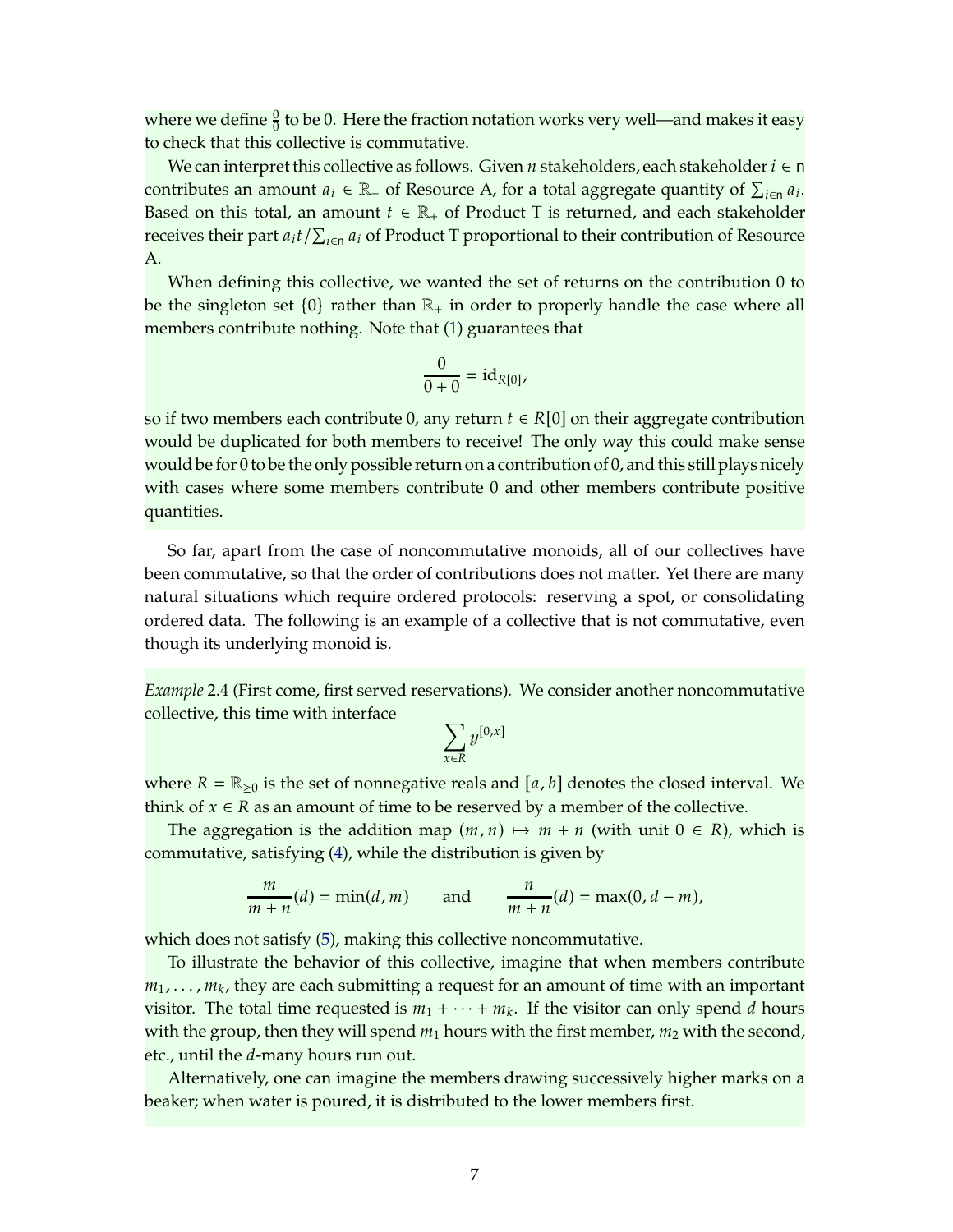This whole example works with  $R = \mathbb{N}$  instead of  $\mathbb{R}_{\geq 0}$  as well; in fact, the  $R = \mathbb{N}$  case is a special case of the next example, when  $A = 1$ .

<span id="page-7-0"></span>*Example* 2.5 (First come, first served task scheduler)*.* Here is another example of a noncommutative collective. Given a set  $A$ , there is a collective whose contributions are (finite, possibly empty) lists of elements in A and whose returns on each list  $\ell$  are the prefixes of th[a](#page-7-2)t list.<sup>*a*</sup> The aggregation is the concatenation map, which we denote by  $+$ , whose unit is the empty list, which we denote by []. The distribution can be described as follows.

Given lists  $k := [k_1, \ldots, k_m]$  and  $\ell := [\ell_1, \ldots, \ell_n]$ , a prefix of  $k + \ell$  either has the form  $[k_1, \ldots, k_i]$  for some  $i \leq m$  or  $k + [\ell_1, \ldots, \ell_i]$  for some  $j \geq 1$ . In the first case, we define

$$
\frac{k}{k+\ell}([k_1,\ldots,k_i])=[k_1,\ldots,k_i] \quad \text{and} \quad \frac{\ell}{k+\ell}([k_1,\ldots,k_i])=[],
$$

whereas in the second case, we define

$$
\frac{k}{k+\ell}(k + [\ell_1,\ldots,\ell_j]) = k \quad \text{and} \quad \frac{\ell}{k+\ell}(k + [\ell_1,\ldots,\ell_j]) = [\ell_1,\ldots,\ell_j].
$$

We think of this as a *task-scheduling* collective. Each member contributes a list of tasks for the collective, elements of some fixed set  $A$ . The task-lists are aggregated to make one long list of tasks, concatenated in the order of contributions. Then, the first few of those tasks are completed, and everyone receives the tasks on their own list that were completed.

One might have the idea that this is not very fair: the first member to make a contribution gets too much advantage. Here is a version that takes a more balanced approach.

<span id="page-7-1"></span>*Example* 2.6 (Balanced task scheduler). Again fix a set of tasks A, and consider the set  $\mathbb{N}^A$ of multisets of A.<sup>[a](#page-8-1)</sup> We denote the empty multiset by 0 and the union of two multisets  $k_1, k_2$  by  $k_1 + k_2$ ; it is given by  $(k_1 + k_2)(a) := k_1(a) + k_2(a)$ . Consider the collective for which a contribution is a list of multisets in  $A$ , and whose returns at such a list is the set of its prefixes, as in Example [2.5.](#page-7-0) We consider a list to be equivalent to any list that can be obtained from it by adding 0's at the end.

The aggregation function takes two lists  $[k_1, \ldots, k_i]$  and  $[\ell_1, \ldots, \ell_i]$ , replaces them with two lists of the same length  $n = max(i, j)$  by taking the missing multisets to be 0, and produces

$$
[k_1+\ell_1,k_2+\ell_2,\ldots,k_n+\ell_n].
$$

A return on this aggregated list of multisets is just one of its prefixes, which we distribute to each contributing member as a prefix of their own contributed list of the same length. So the distribution function maps a return

$$
[k_1+\ell_1,k_2+\ell_2,\ldots,k_m+\ell_m]
$$

<span id="page-7-2"></span><sup>&</sup>lt;sup>a</sup>A *prefix* of a list  $[\ell_1, \ell_2, \ldots, \ell_n]$  is the list of the first *i* terms  $[\ell_1, \ldots, \ell_i]$  for some  $0 \le i \le n$ . We denote the set of prefixes of a list  $\ell$  by Pre $(\ell)$ .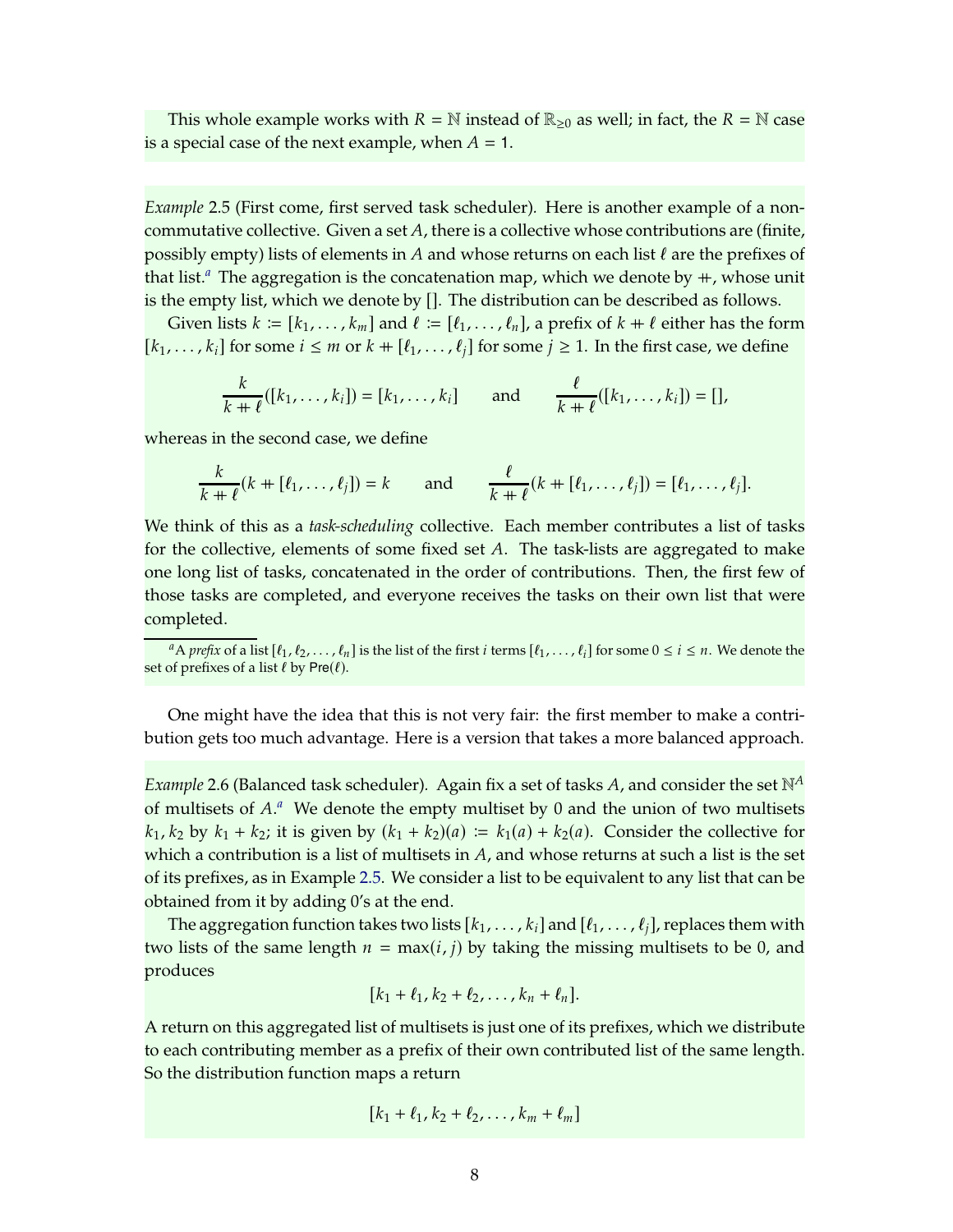for some  $0 \le m \le n$  to the returns

$$
((k_1, k_2, \ldots, k_m], [\ell_1, \ell_2, \ldots, \ell_m]).
$$

The semantics of this collective are as follows. Each member contributes a list of bundles (multisets) of tasks, ordered by priority, so that the tasks in the first bundle of the list are of the highest priority, the tasks in the second bundle of the second highest priority, and so on. Contributions are aggregated fairly in the sense that all of the highestpriority tasks in  $k$  and all of the highest-priority tasks in  $\ell$  together form the bundle of highest-priority tasks in  $k + \ell$ . A return on a list of task bundles is the completion of zero or more of these bundles; the collective always finishes any bundle they start (so the elements of A had better be eminently doable tasks!). Then each completed task bundle is distributed to the member that completed it.

Note that this collective is commutative, and it is precisely this commutativity that ensures this collective (unlike the previous example) gives no comparative advantages or disadvantages based on the members' contribution order.

<span id="page-8-0"></span>*Example* 2.7 (Potluck planner). Given a set *U*, we give a commutative collective with interface

$$
\sum_{V\subseteq U}y^{\mathcal{P}(V)},
$$

where  $\mathcal{P}(V)$  is the power set of V. So the possible contributions are the subsets of U, and the possible returns on each contribution are in turn the subsets of that contribution.

The aggregation is the union  $(V, W) \mapsto V \cup W$  (with unit  $\emptyset \subseteq U$ ), while the distribution is given by

$$
\frac{V}{V \cup W}(X) = V \cap X \quad \text{and} \quad \frac{W}{V \cup W}(X) = W \cap X.
$$

We can interpret this collective as a *potluck planner*, as follows. Each member contributes a collection of dishes that they could bring. The collections are aggregated into a menu, from which only a subset of desired dishes are chosen. This subset is distributed back to the members so that each member is instructed to bring every desired dish that they offered to make.

Note that if we follow this protocol, we may end up asking multiple members to bring the same dish—in fact, every member who offered to bring a desired dish will be asked to bring that dish. If we wanted to avoid this scenario, we could instead define the distribution to be

$$
\frac{V}{V \cup W}(X) = V \cap X \quad \text{and} \quad \frac{W}{V \cup W}(X) = (W \cap X) \setminus V,
$$

so that the *first* member to offer a desired dish is always the one asked to bring it. Or perhaps we want to incentivize members to sign up early, in which case we could define

<span id="page-8-1"></span>*a*A multiset  $f: A \to \mathbb{N}$  is like subset of A, except that the same element  $a \in A$  can be chosen multiple times: specifically, each element  $a$  appears  $f(a)$ -many times.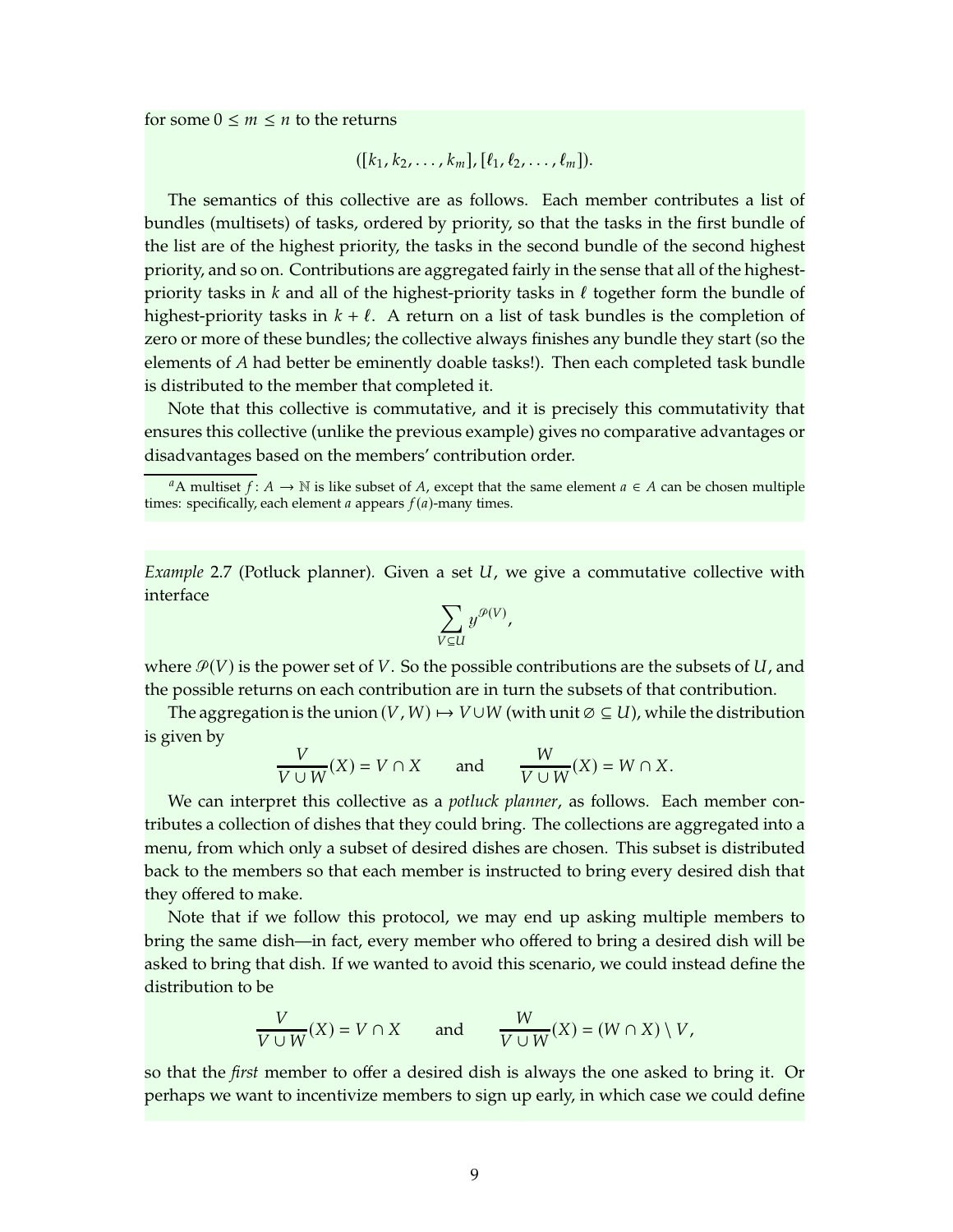the distribution in yet another way:

$$
\frac{V}{V \cup W}(X) = (V \cap X) \setminus W \quad \text{and} \quad \frac{W}{V \cup W}(X) = V \cap X,
$$

so that the *last* member to offer a desired dish is always the one asked to bring it. These two alternatives are still collectives, but they are no longer commutative: although the aggregation is unchanged and thus still satisfies [\(4\)](#page-1-1), the distribution no longer satisfies [\(5\)](#page-1-2). We have sacrificed commutativity to eliminate redundancy.

<span id="page-9-0"></span>*Example* 2.8 (Single-question survey)*.* We consider a collective with interface

$$
\sum_{n \in \mathbb{N}} y^n = y^0 + y^1 + y^2 + \cdots
$$

A contribution is a natural number, and the aggregation is multiplication, with unit  $1 \in \mathbb{N}$ . The possible returns on a contribution  $n \in \mathbb{N}$  are the natural numbers less than n. The left distribution  $\frac{m}{m \cdot n}$  sends  $i \mapsto i$  mod  $m$ , while the right distribution  $\frac{n}{m \cdot n}$  sends  $i \mapsto i$  div  $m$ .

If  $n$  members are contributing, we can think of their aggregate contribution as an *-dimensional grid: each member contributes the size of their own dimension. Let's* suppose  $n = 2$  and we have two members contributing 7 and 4:



The resulting returns are integers between 0 and 27, distributed by projection. For example, the circled node represents 19 and is distributed as 19 mod  $7 = 5$  and 19 div  $7 =$ 2.

We can interpret this collective as follows. Given  $n$  interviewers, each interviewer *i*  $\in$  n contributes a question with exactly  $a_i \in \mathbb{N}$  possible answers to choose from. These questions are aggregated into a single question with  $\prod_{i\in \textsf{n}} a_i$  possible answers, each corresponding to a combination of answers for the questions that were originally contributed. When that single question is answered, the results for each original question are distributed back to the interviewer who asked that question.

Perhaps surprisingly, this collective is not commutative. This is because the way the projection map is defined differs depending on which contribution is made first.

This example may not be the most satisfying way to construct a survey: these aggregate single-question surveys will quickly become very unwieldy to answer! In Example [3.5,](#page-18-0) we will see a natural way to turn our single-question survey collective into a multi-question survey collective.

The following examples are more abstract, intended for those familiar with category theory.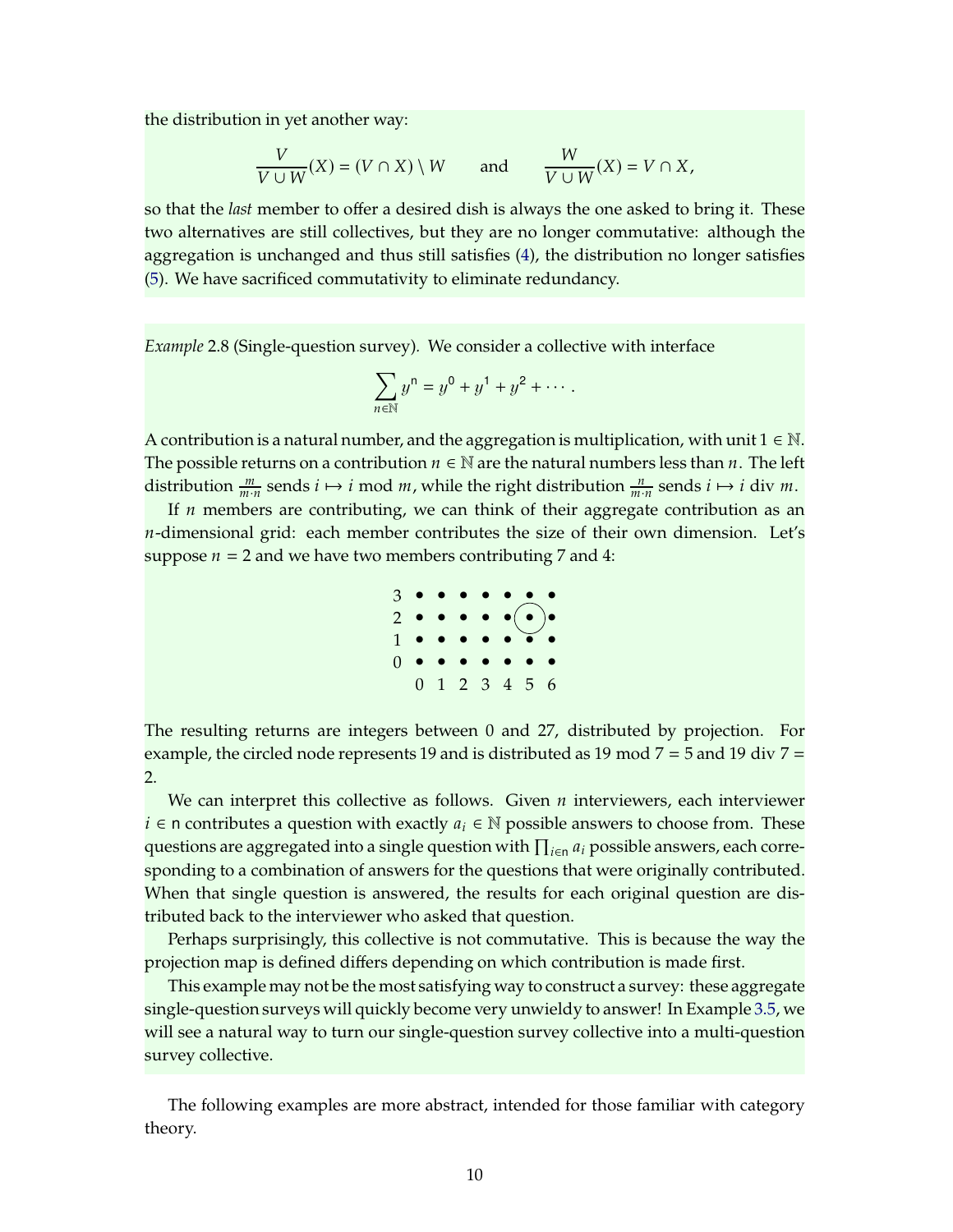<span id="page-10-0"></span>*Example* 2.9 (Categories with coproducts). Let C be a category with finite coproducts given by +. For each  $c \in Ob C$ , define

<span id="page-10-3"></span>
$$
C[c] \coloneqq \coprod_{c' \in \text{Ob } C} \text{Hom}_{C}(c, c') \tag{7}
$$

to be the set of all morphisms in  $C$  with domain  $c$ . Then there is a commutative collective with interface

$$
\sum_{c \in \text{Ob } C} y^{C[c]}.
$$

Here the aggregation is the coproduct operation  $(c, d) \mapsto c + d$  (whose unit is the initial object). To ensure that the aggregation is well-defined, we fix a representative for each isomorphism class of  $C$  that the coproduct operation will pick out. Meanwhile, the distribution sends every morphism  $f: c + d \rightarrow e$  in  $\mathcal{C}[c + d]$  to its restrictions along c and  $d:$ 

$$
\frac{c}{c+d}(f) = \iota_c \mathop{\raisebox{+.3ex}{\hskip -.1ex}}\nolimits_0^c f \qquad \text{and} \qquad \frac{d}{c+d}(f) = \iota_d \mathop{\raisebox{+.3ex}{\hskip -.1ex}}\nolimits_0^c f,
$$

where  $\iota_c: c \to c + d$  and  $\iota_d: d \to c + d$  are the canonical coproduct inclusions.

<span id="page-10-1"></span>*Example* 2.10 (Cartesian closed categories)*.* Let C be a cartesian closed category, and for each  $c \in Ob C$ , define  $C[c]$  as in [\(7\)](#page-10-3). Then there is a commutative collective with the same interface

$$
\sum_{c \in \text{Ob } C} y^{C[c]}
$$

as in Example [2.9,](#page-10-0) but where the aggregation is the product operation  $(c, d) \mapsto c \times d$  (whose unit is the terminal object). Again, we fix a representative for each isomorphism class of  $C$ that the product operation will pick out. Meanwhile the distribution  $C[c \times d] \rightarrow C[c] \times C[d]$ sends every morphism  $f: c \times d \to e$  to its curried forms,  $c \to e^d$  and  $d \to e^c$ . To ensure that the distribution is well-defined, we also fix a representative for each isomorphism class of C that the exponentiation operation will pick out.

<span id="page-10-2"></span>*Example* 2.11 (Presheaves on topological spaces). Let *X* be a topological space with open sets  $\mathcal{O}(X)$ , and let F be a presheaf of sets on X. Then there is a commutative collective with interface

$$
\sum_{U \in \Theta(X)} y^{F(U)}
$$

where the aggregation is the union  $(U, V) \mapsto U \cup V$  of open sets (whose unit is the empty set), while the distribution  $F(U \cup V) \rightarrow F(U) \times F(V)$  is given by the restrictions:

$$
\frac{U}{U \cup V} = \text{res}_{U}^{U \cup V} \quad \text{and} \quad \frac{V}{U \cup V} = \text{res}_{V}^{U \cup V}.
$$

We can replace  $\mathcal{O}(X)$  with an arbitrary category with finite coproducts (again, we will choose a fixed representative in the isomorphism class of every coproduct in  $C$  for the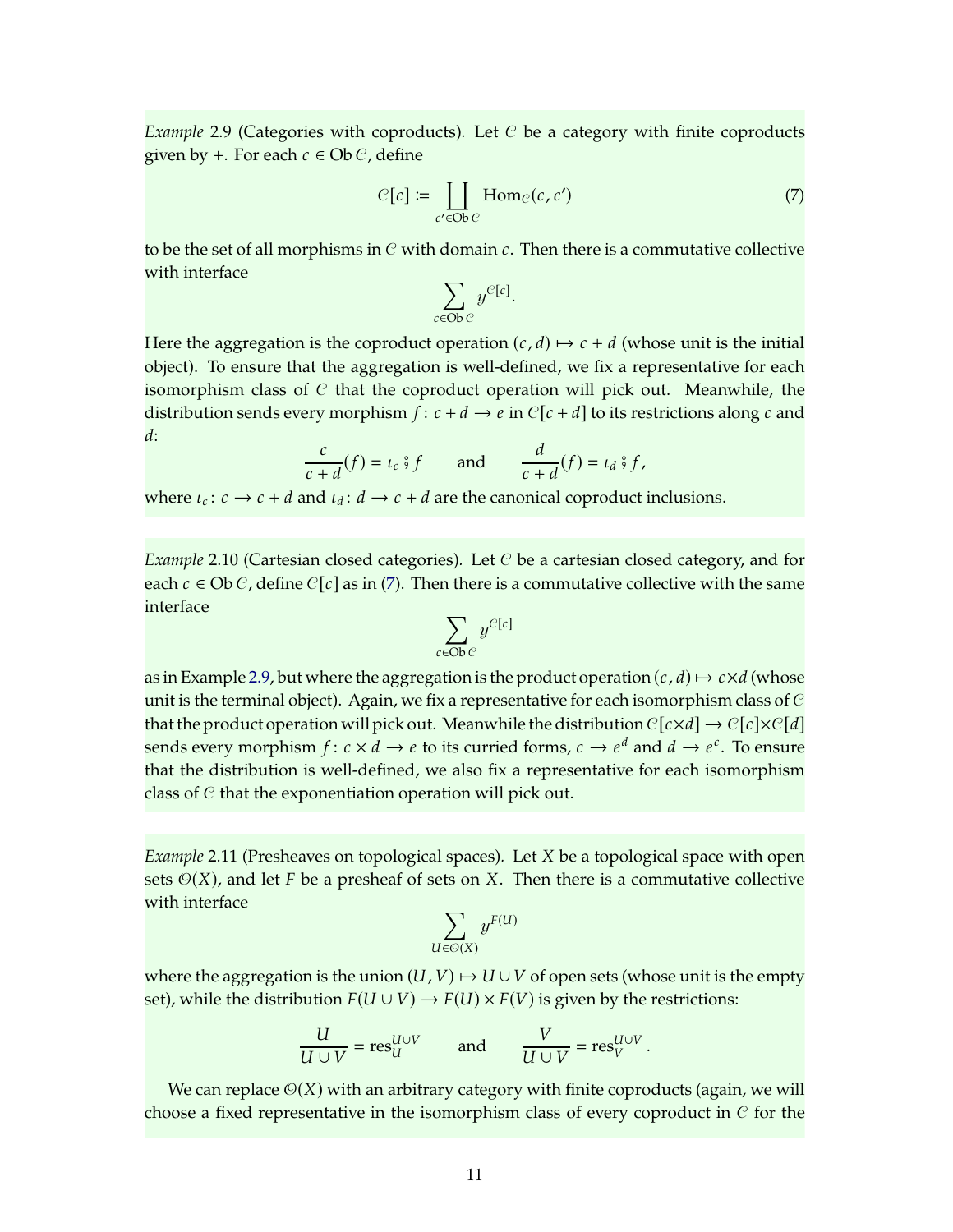aggregation to pick out). In fact, Example [2.9](#page-10-0) is a special case of this generalization. We will further generalize this example in Example [2.13.](#page-11-1)

<span id="page-11-0"></span>*Example* 2.12 (Simplices). Let  $\Delta_+$  denote the category of finite ordered sets and orderpreserving maps. Its objects form the contributions of a collective, with aggregation +, and the returns on each object are its incoming morphisms.

That is, consider the set  $C \coloneqq \mathbb{N}$  of objects  $n \in \Delta_+$ , which we call *simplices*, and for each one, consider the set

$$
R[n] \coloneqq \sum_{m \in \mathbb{N}} \left\{ f \colon \{1, \dots, m\} \to \{1, \dots, n\} \; \middle| \; i \leq j \implies f(i) \leq f(j) \right\}
$$

of incoming morphisms; we refer to elements of  $R[n]$  as the *faces* of simplex *n*. Then define the aggregation map to be ordinary sum,  $(n, n') \mapsto n + n'$ , with unit  $0 \in C$ . A return on  $n + n'$  is a natural number  $m \in \mathbb{N}$  and an order-preserving map  $g: \{1, ..., m\} \rightarrow$  $\{1, \ldots, n + n'\}$ . It is distributed as

$$
\frac{n}{n+n'}(g) = f \qquad \text{and} \qquad \frac{n'}{n+n'}(g) = f'
$$

where  $f$  and  $f'$  are given by taking pullbacks

$$
\begin{array}{ccc}\n\bullet & & \xrightarrow{\bullet} & \{1, \ldots, m\} \leftarrow & \bullet \\
\downarrow^{g} & & \downarrow^{f} \\
\{1, \ldots, n\} & \longrightarrow \{1, \ldots, n, n+1, \ldots, n+n'\} \leftarrow & \{n+1, \ldots, n+n'\}\n\end{array}
$$

From the point of view of simplicial sets, each member contributes a simplex (the convex hull of some number of points). These are aggregated by taking the convex hull of the union of points. A return is simply a face of that simplex, and it is distributed to the contributing members based on which of its points each contains.

This looks like it could be a special case of Example [2.11,](#page-10-2) but it is not; indeed + is not a coproduct in  $\Delta_{+}$ . But in fact, both Example [2.11](#page-10-2) and this example are special cases of the generalization below.

<span id="page-11-1"></span>*Example* 2.13 (Oplax monoidal functors to the cartesian category of sets). Let C be a monoidal category with unit  $I$  and monoidal product  $\odot$ . Then given an oplax monoidal functor  $F: (C, I, \odot) \rightarrow (\mathbf{Set}, 1, \times)$ , there is a collective with interface

$$
\sum_{c \in \text{Ob } C} y^{F(c)}.
$$

We fix a representative for each isomorphism class of  $C$  and say that the aggregation sends  $(c, d)$  to the representative of the isomorphism class containing  $c \otimes d$ . Meanwhile, we define the distribution to be the morphism  $F(c \odot d) \rightarrow F(c) \times F(d)$  given by the oplax monoidal functor.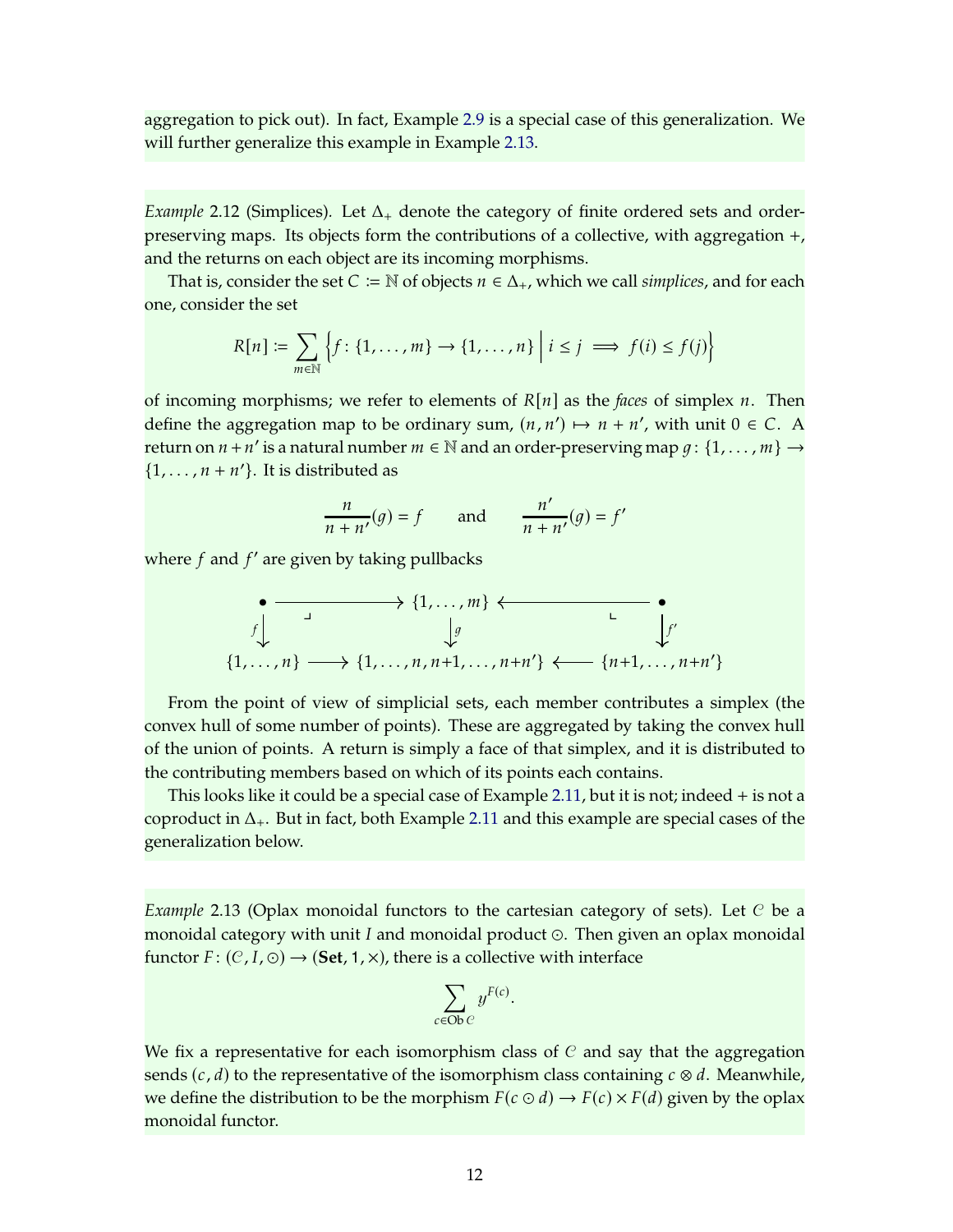<span id="page-12-2"></span>The morphisms in C are not being used in Example [2.13.](#page-11-1) Indeed, *every* collective is an example of Example [2.13](#page-11-1) with C discrete, as we observe below.

**Proposition 2.14.** A collective is an oplax monoidal functor from a discrete monoidal category to the cartesian category of sets.

*Proof.* A discrete monoidal category equipped with an oplax monoidal functor R to the cartesian category of sets is precisely a monoid  $(C, 1, *)$  equipped with a set  $R[c]$  for each  $c \in C$  and a function  $R[a * b] \to R[a] \times R[b]$  for each  $a, b \in C$ . The associativity and unitality conditions for an oplax monoidal functor correspond precisely to the cancellation equations for a collective.

Here is another way to construct a collective from another ubiquitous categorical construction: an operad.

<span id="page-12-0"></span>**Proposition 2.15.** Let  $\odot$  be an operad (with one object), so that  $\odot$ <sub>n</sub> denotes the set of *n*-ary operations for any  $n \in \mathbb{N}$ . Then the polynomial  $\sum_{n \in \mathbb{N}} \mathcal{O}_n y^n$  carries a collective structure.

*Proof.* For experts, this comes from the lax monoidal functor  $(\text{Poly}, y, \otimes) \rightarrow (\text{Poly}, y, \triangleleft)$ , whose laxators are the identity  $y \to y$  and the natural map  $p \otimes q \to p \triangleleft q$  (see [\[SNss](#page-19-0)]). Indeed, an operad is a special case of a cartesian polynomial monad, and we simply compose  $p \triangleleft p \rightarrow p$  and  $y \rightarrow p$  with the laxators.

Let's come back down to earth by explaining the idea and giving an example. The idea is that an operad  $\Theta$  consists of a set  $\Theta_n$  of *n*-ary operations for each *n*, which is closed under composition. We form the corresponding collective by defining a contribution to be a choice of  $n \in \mathbb{N}$  and an *n*-ary operation  $f \in \mathcal{O}_n$ . Say *e* is *m*-ary and *f* is *n*-ary. Then we get an  $(m * n)$ -ary operation to serve as their aggregate by

$$
e * f \coloneqq e \circ (f, f, \dots, f).
$$

A return at  $(n, f)$  is simply a number  $1 \le i \le n$ . So given a return on  $m * n$ , we simply map it to a return on each factor via the projections

$$
\{1,\ldots,m\} \leftarrow \{1,\ldots,m\} \times \{1,\ldots,n\} \to \{1,\ldots,n\}.
$$

An example should further clarify.

<span id="page-12-1"></span>*Example* 2.16 (Probabilistic events)*.* There is an operad of probabilistic events, from which we will get a collective. A probabilistic event is a pair  $(n, p)$  where  $n \in \mathbb{N}$  and

$$
p \in \{(a_1, \ldots, a_n) \in \mathbb{R}_{\geq 0}^n \mid a_1 + \cdots + a_n = 1\}
$$

We'll denote  $(n, p)$  by  $(n : p)$  to mean "*n* events of probabilities  $p_1, \ldots, p_n$ .

For example an unfair coin-flip and a fair die-roll are both probabilistic events, the first one given by  $(2:\frac{1}{3},\frac{2}{3})$  $\frac{2}{3}$ ) and the second given by (6 :  $\frac{1}{6}$ ,  $\frac{1}{6}$  $\frac{1}{6}$ ,  $\frac{1}{6}$  $\frac{1}{6}$ ,  $\frac{1}{6}$  $\frac{1}{6}$ ,  $\frac{1}{6}$  $\frac{1}{6}$ ,  $\frac{1}{6}$  $\frac{1}{6}$ ). Imagine each member of the collective contributes a probabilistic event: Alice wants to know what side will come up on her crazy coin, and Bob wants to know what number will come up on his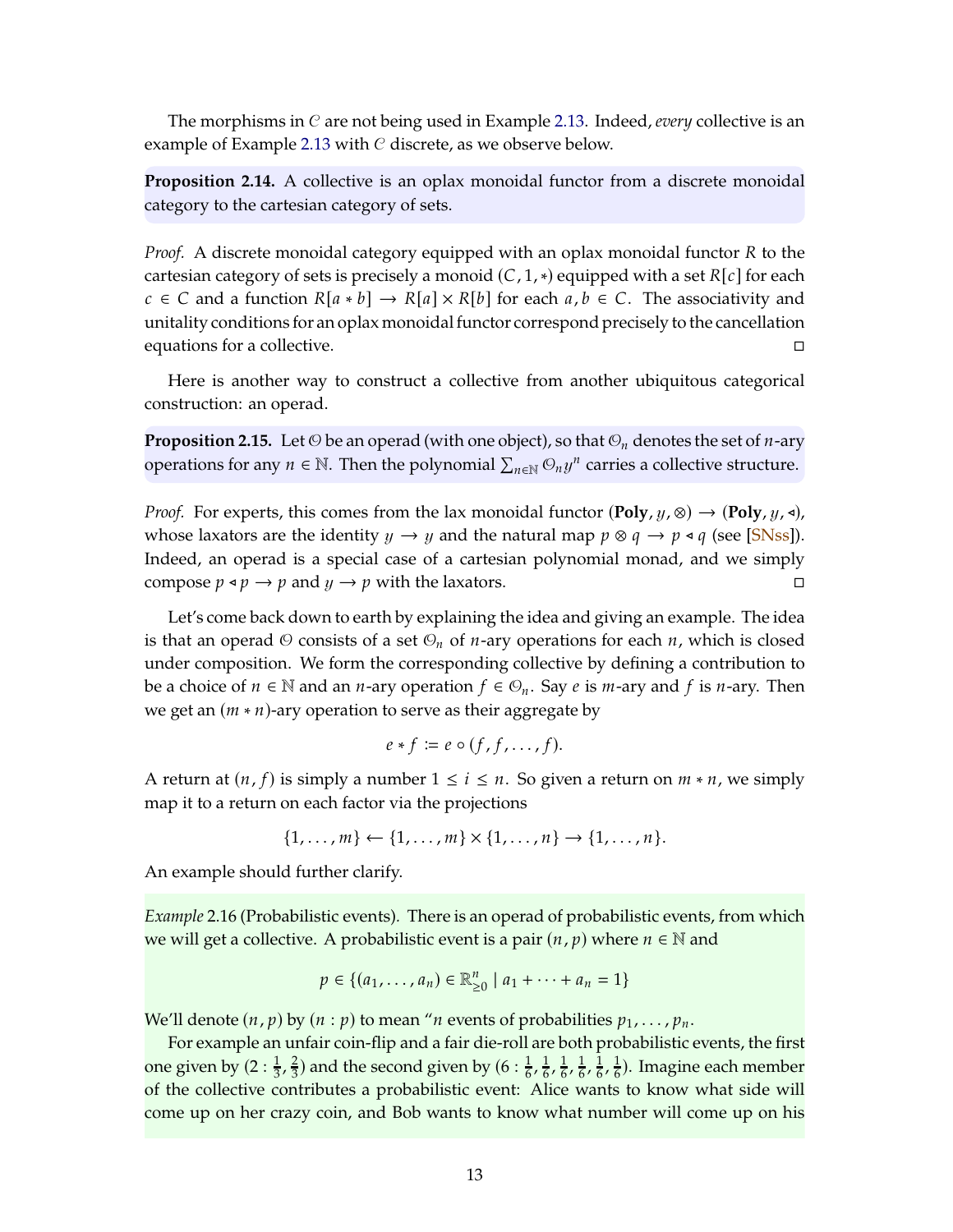fair die. We aggregate their questions according to the operad: we first flip the coin, and then we roll the die; this results in a probabilistic event of type  $(12: \frac{1}{18}, \ldots, \frac{1}{18}, \frac{1}{9})$  $\frac{1}{9}$ , ...,  $\frac{1}{9}$  $\frac{1}{9}$ ).

A return on  $(n : p)$  is just a number  $(1, \ldots, n)$ , i.e. the return of type coin-flip is the answer of what was flipped! A result of the coin flip+die roll is distributed to Alice and Bob by returning the result of the coin flip to Alice and the result of the die roll to Bob.

Finally, here is a collective that appears in math of a slightly different flavor.

<span id="page-13-0"></span>*Example* 2.17 (Trajectories). Suppose that for every point  $x = (x_1, x_2) \in \mathbb{R}^2$  we pick a vector  $v(x) = (v_1(x), v_2(x)) \in \mathbb{R}^2$ , a direction to move. Assuming these vary continuously, the resulting data is called a *vector field* on  $\mathbb{R}^2$ .

<span id="page-13-1"></span>

(8)

The vector fields on  $\mathbb{R}^2$  form the contributions of a collective, where [\(8\)](#page-13-1) shows one such contribution.<sup>*[a](#page-14-2)*</sup> We will write  $x + v := (x_1 + v_1, x_2 + v_2)$  to denote the result of jumping out from the point  $x$  according to the vector  $v$ .

The contributions in this collective are the vector fields, so we could imagine each member saying "I don't know what point we're at exactly, but whatever it is, here's a formula for the direction I want to go." The neutral contribution is the 0-vector field, where  $v_1(x) = v_2(x) = 0$  for all  $x \in \mathbb{R}^2$ . We denote the aggregate of contributions  $v, w$  as  $v \frac{3}{7} w$ ; it is defined as follows

$$
(\upsilon \mathbin{\hat{y}} w)(x) = x + \upsilon(x) + \upsilon(x + \upsilon(x))
$$

In other words, starting at any point  $x$ , it chooses the vector given by jumping out from  $x$ according to vector field  $v$ , and then jumping out from there (i.e. from the landing point  $x + v(x)$ ) according to vector field w.

A return on a vector field  $v$  is just a point in  $\mathbb{R}^2$ ; in other words, the return type does not depend on the contribution. However, the distribution function does. The formula is easiest to appreciate on more than just two contrubtions, so suppose given vector fields  $t, u, v, w$ , aggregated to  $t \frac{2}{3} u \frac{2}{3} v \frac{2}{3} w$ , meaning "jump by  $t$  then by  $u$  then by  $v$  then by  $w$ ". A return on that aggregate is just a point  $x_0 \in \mathbb{R}^2$ , but it is distributed by

$$
\frac{t}{t \, \hat{y} \, u \, \hat{y} \, v \, \hat{y} \, w} (x_0) = x_0,
$$
\n
$$
\frac{u}{t \, \hat{y} \, u \, \hat{y} \, v \, \hat{y} \, w} (x_0) = x_0 + t(x_0), \qquad \text{call it } x_1
$$
\n
$$
\frac{v}{t \, \hat{y} \, u \, \hat{y} \, v \, \hat{y} \, w} (x_0) = x_1 + u(x_1), \qquad \text{call it } x_2
$$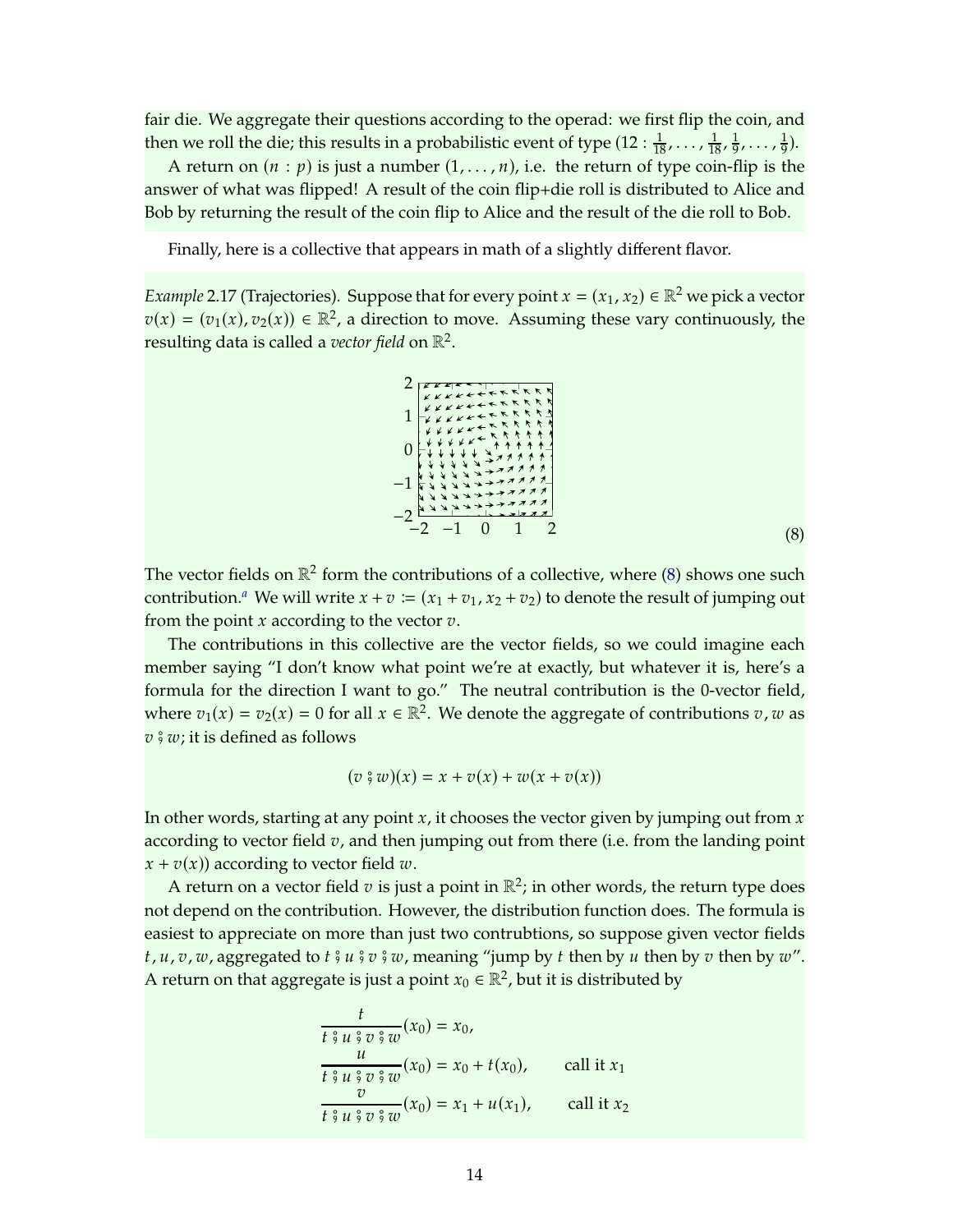$$
\frac{w}{t \hat{y} u \hat{y} v \hat{y} w}(x_0) = x_2 + v(x_2), \quad \text{call it } x_3
$$

<span id="page-14-3"></span>In other words, a point  $x_0 \in \mathbb{R}^2$  is distributed to the contributing members  $t$ ,  $u$ ,  $v$ ,  $w$  by doing exactly what was said: jumping out from  $x_0$  according to their vector fields in that order. It returns  $x_0$  to t, jumps out by  $t(x_0)$  and return the result  $x_1$  to  $u$ , jumps out by  $u(x_1)$  and returns the result  $x_2$  to  $v$ , and jumps out by  $v(x_2)$  and returns the result  $x_3$  to  $w$ .

<span id="page-14-2"></span><span id="page-14-0"></span><sup>a</sup>The vector fields on a more general thing, e.g. on a manifold M, also form a collective.

## **3 New collectives from old**

In this section, we present several ways of constructing new collectives from old. Throughout the following, we let  $\mathscr C$  and  $\mathscr D$  be two collectives with contribution sets C and D, return sets  $R[c]$  and  $S[d]$  for each  $c \in C$  and  $d \in D$ , neutral elements  $1_C \in C$  and  $1_D \in D$ , aggregations ∗:  $C \times C \rightarrow C$  and  $\diamond: D \times D \rightarrow D$ , and the corresponding notations  $\frac{c}{c * c'}$ ,  $\frac{c'}{c * c'}$  $c * c'$ and  $\frac{d}{d \cdot d'}$ ,  $\frac{d'}{d \cdot d}$  $\frac{a}{d}$  od  $\frac{a}{d'}$  for distributions. Denoting their interaces in polynomial form, we write

$$
\mathscr{C} := \left(\sum_{c \in C} y^{R[c]}, 1_C, *\right) \quad \text{and} \quad \mathscr{D} := \left(\sum_{d \in D} y^{S[d]}, 1_D, \diamond\right)
$$

In the following subsections we discuss operations on collectives that are easy to describe in terms of polynomial functors. Since we don't assume our readers know anything about polynomial functors, our goal instead is to explain what these operations do intuitively. However, we quickly explain for experts (see [\[SNss\]](#page-19-0)):

- Section [3.1:](#page-14-1) the ⊗-structure (Dirichlet product) on **Poly** lifts to ⊗-monoids;
- Section [3.2:](#page-15-0) the ×-structure (Cartesian product) on **Poly** lifts to ⊗-monoids;
- Section [3.3:](#page-16-0) the ⊳-structure (composition product) on **Poly** lifts to ⊗-monoids; and
- Section [3.4:](#page-17-0) the forgetful functor from ⊗-monoids to **Poly** has a left adjoint (existence of free collectives).

<span id="page-14-1"></span>Some of these have a more intuitive meaning than others, as we will see.

### **3.1 Parallel collectives**

Given two collectives, one way to combine them is such that "the two protocols happen in parallel." More precisely there is a new collective, which we call the *parallel collective* and denote  $\mathscr{C} \otimes \mathscr{D}$ , with interface

$$
\sum_{(c,d)\in C\times D} y^{R[c]\times S[d]},
$$

i.e. with contribution set  $C \times D$  and returns  $R[c] \times S[d]$  for each c, d. The rest of its structure is as follows:

- its neutral contribution is  $(1_C, 1_D) \in C \times D$ ;
- its aggregation sends  $((c, d), (c', d')) \mapsto (c * c', d \cdot d')$ ;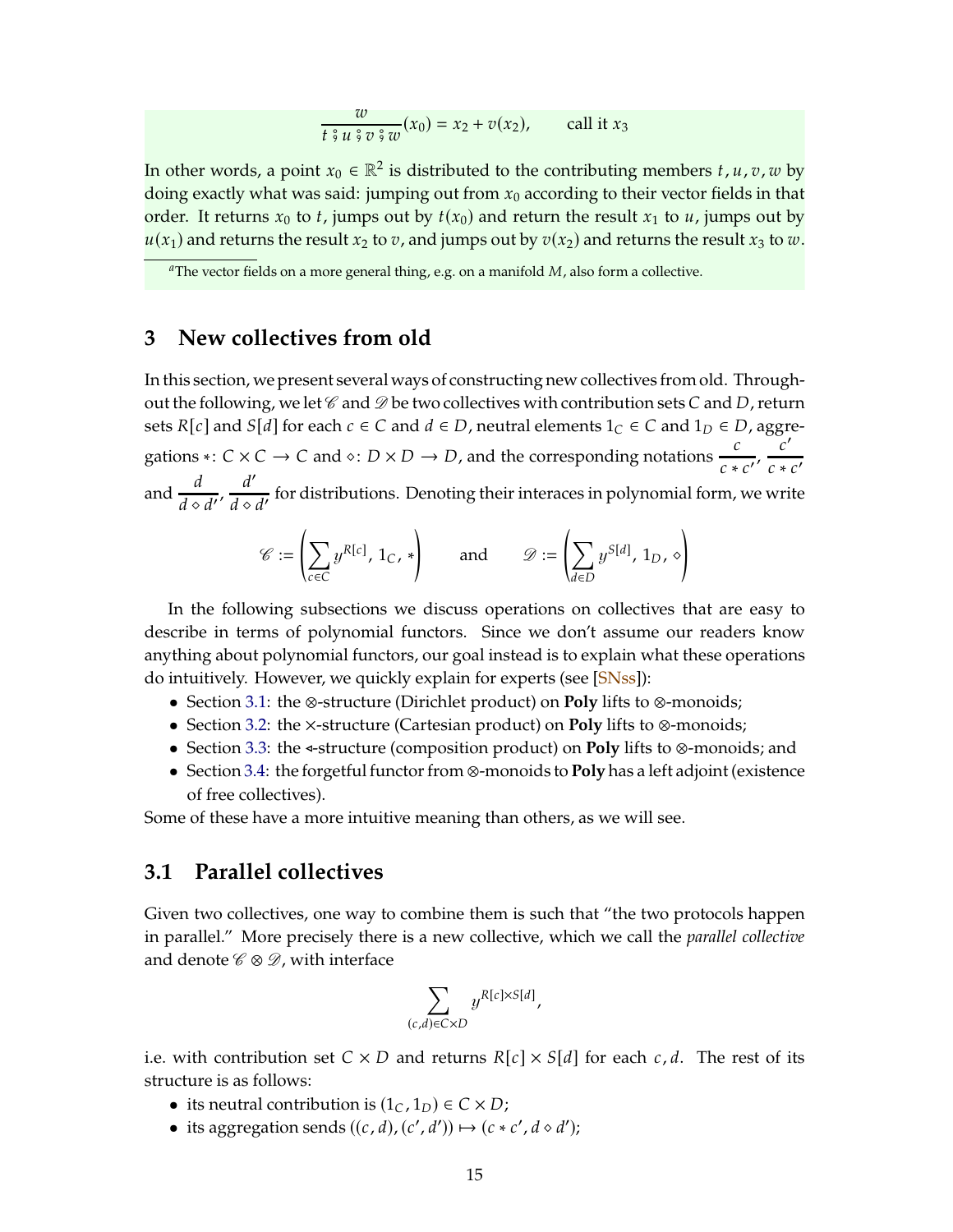• its distribution  $R[c*c'] \times S[d \cdot d'] \rightarrow (R[c] \times S[d]) \times (R[c'] \times S[d'])$  sends

$$
(r,s) \mapsto \left( \left( \frac{c}{c * c'}(r), \frac{d}{d \diamond d'}(s) \right), \left( \frac{c'}{c * c'}(r), \frac{d'}{d \diamond d'}(s) \right) \right).
$$

It behaves like the two original collectives  $\mathscr C$  and  $\mathscr D$  acting in parallel, in the following sense:

- A contribution of  $\mathscr{C} \otimes \mathscr{D}$  is just a pair  $(c, d)$  of contributions, one from  $\mathscr{C}$  and another from  $\mathcal{D}$ ; to aggregate contributions from a list of members, we just aggregate the  $\mathscr C$ -parts and the  $\mathscr D$ -parts independently.
- A return on a contribution  $(c, d)$  is just a pair of returns, one from  $R[c]$  and one from  $S[d]$ . Given a list of contributions in  $\mathscr{C} \otimes \mathscr{D}$  and a return on their aggregate, we distribute returns to each member by distributing the return on the  $\mathscr{C}\text{-part}$  and the return on the  $\mathscr{D}$ -part independently.

For experts, if  $\mathcal{C} = (p, 1_p, *)$  and  $\mathcal{D} = (q, 1_q, \diamond)$  are ⊗-monoids, the relevant monoidal product on their Dirichlet product  $p \otimes q$  follows from the symmetry of  $\otimes$ :

$$
(p \otimes q) \otimes (p \otimes q) \cong (p \otimes p) \otimes (q \otimes q) \xrightarrow{\ast \otimes \diamond} p \otimes q,
$$

and similarly for monoidal unit

$$
y \cong y \otimes y \xrightarrow{1_p \otimes 1_q} p \otimes q.
$$

## <span id="page-15-0"></span>**3.2 Product collectives**

Another way to combine two collectives is such that "the contributions happen in parallel, but only one return is distributed." More precisely there is a new collective, which we call the *product collective* and denote  $\mathscr{C} \times \mathscr{D}$ , with interface

$$
\sum_{(c,d)\in C\times D} y^{R[c]+S[d]},
$$

i.e. with contribution set  $C \times D$  and returns  $R[c] + S[d]$  for each  $c, d$ .<sup>[3](#page-15-1)</sup> The rest of its structure is as follows:

- its neutral contribution is  $(1_C, 1_D) \in C \times D$ ;
- its aggregation sends  $((c, d), (c', d')) \mapsto (c * c', d \cdot d')$ ;
- its distribution  $R[c*c'] + S[d\diamond d'] \rightarrow (R[c] + S[d]) \times (R[c'] + S[d'])$  works by cases, either  $r \in R[c*c']$  or  $s \in S[d \diamond d']$ :

$$
r \mapsto \left(\frac{c}{c * c'}(r), \frac{c'}{c * c'}(r)\right)
$$

$$
s \mapsto \left(\frac{d}{d \circ d'}(s), \frac{d'}{d \circ d'}(s)\right).
$$

On each round, each contributing member produces a contribution of both sorts, but altogether they only receive a return from one or the other of them.

<span id="page-15-1"></span><sup>&</sup>lt;sup>3</sup>Here  $R[c] + S[d]$  denotes the disjoint union of sets  $R[c]$  and  $S[d]$ .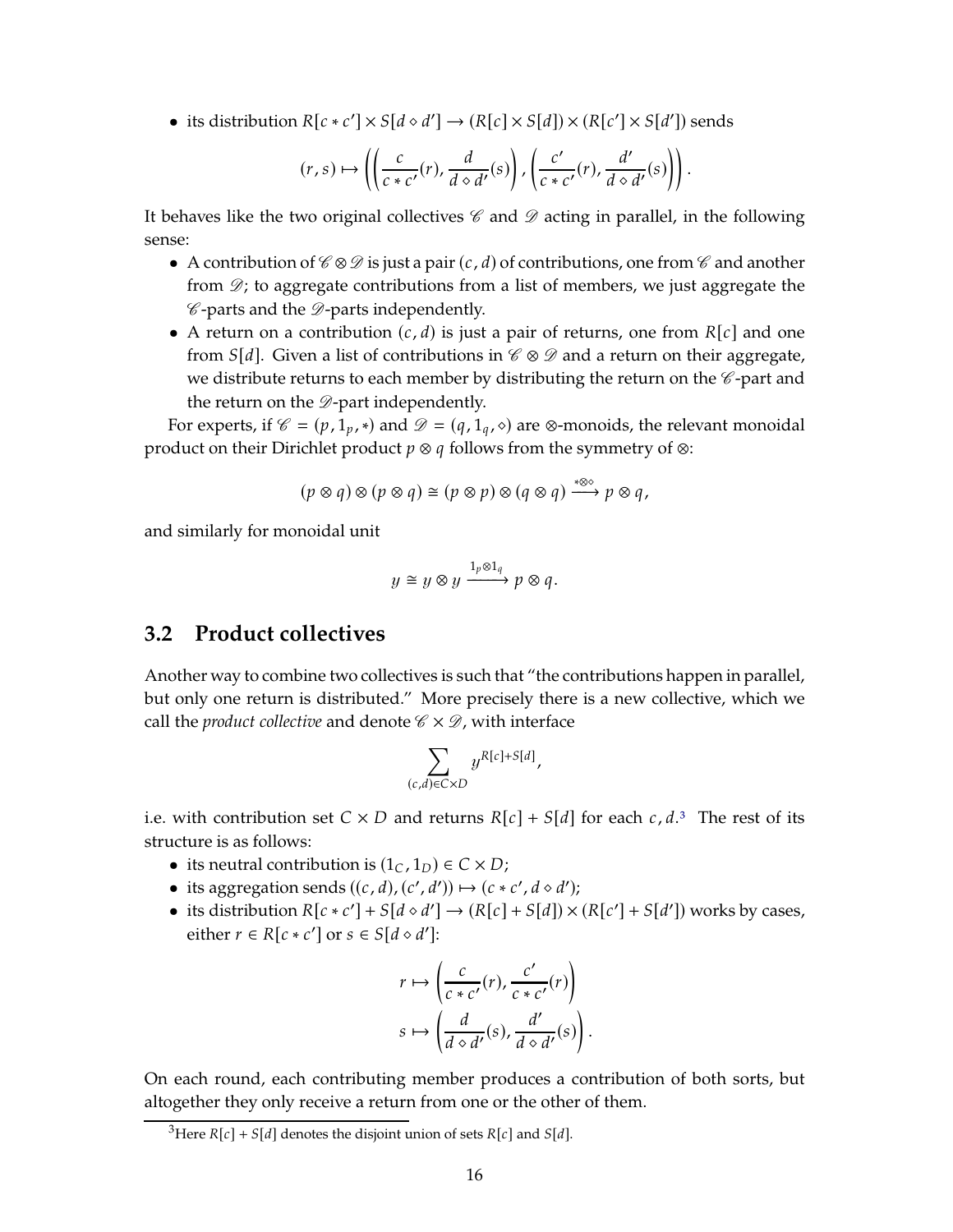For experts, if  $\mathcal{C} = (p, 1_p, *)$  and  $\mathcal{D} = (q, 1_q, \diamond)$  are ⊗-monoids, the relevant monoidal product on their Cartesian product  $p \times q$  follows from the universal property of products:

$$
(p \times q) \otimes (p \times q) \to (p \otimes p) \times (q \otimes q) \xrightarrow{\ast \times \diamond} p \times q,
$$

and the monoidal unit is given by the diagonal

$$
y \to y \times y \xrightarrow{1_p \times 1_q} p \times q.
$$

#### <span id="page-16-0"></span>**3.3 Composite collectives**

Given two collectives, a third—and much more intricate—way to combine them is such that "the two protocols happen in series." More precisely there is a new collective, which we call the *composite collective* and denote  $\mathcal{C}$  <  $\mathcal{D}$ , with interface

$$
\sum_{c \in C} \sum_{f \colon R[c] \to D} y^{\sum_{r \in R[c]} S[f(r)]},
$$

i.e. for which a contribution is a pair  $(c, f)$  where  $c$  is a  $\mathscr C$ -contribution and  $f: R[c] \to D$ is a function that takes any *C*-return *r* and produces a  $\mathscr{D}$ -contribution  $f(r) \in D$ , and for which a return is a pair  $(r, s)$ , where  $r \in R[c]$  and  $s \in S[f(r)]$  are returns. The rest of its structure is as follows:

- its neutral contribution is  $(1_C, r \mapsto 1_D) \in \sum_{c \in C} \textbf{Set}(R[c], D);$
- its aggregation sends

$$
((c, f), (c', f')) \mapsto \left( (c * c'), r \mapsto \left( f\left(\frac{c}{c * c'}(r)\right) \diamond f'\left(\frac{c'}{c * c'}(r)\right) \right) \right);
$$

• its distribution sends  $(r, s)$ , where  $r \in R[c * c']$  and  $s \in S[f(\frac{c}{c * c'}(r)) \diamond f'(\frac{c'}{c * c})]$  $\frac{c'}{c*c'}(r)]$ , to

$$
(r,s) \mapsto \left( \left( \frac{c}{c * c'}(r), \frac{c'}{c * c'}(r) \right), (\tilde{s}, \tilde{s}') \right)
$$

where

$$
\tilde{s} = \frac{f\left(\frac{c}{c*c'}(r)\right)}{f\left(\frac{c}{c*c'}(r)\right) \diamond f'\left(\frac{c'}{c*c'}(r)\right)} \quad \text{and} \quad \tilde{s} = \frac{f'\left(\frac{c'}{c*c'}(r)\right)}{f\left(\frac{c}{c*c'}(r)\right) \diamond f'\left(\frac{c'}{c*c'}(r)\right)}
$$

This looks complicated, but intuitively it behaves like the two original collectives  $\mathscr C$  and  $\mathscr{D}$  acting in series. That is,

- A contribution to the composite is a  $\mathscr{C}$ -contribution and a strategy for taking a  $\mathscr C$ -return on that contribution and producing a  $\mathscr D$ -contribution. When a list of members produce these  $(c, f)$  pairs, they are aggregated by first aggregating the  $c's$ to form some  $c'$  and second by giving the following strategy: for any return  $r$  on  $c'$ , we will distribute it to all the members, see what  $\mathscr{D}$ -contribution each of their strategies says to produce, and aggregate these.
- A return on  $(c, f)$  is just a pair  $(r, s)$  where  $r \in R[c]$  is a  $\mathscr{C}$ -return on  $c \in C$  and  $s \in S[f(r)]$  is a return on the subsequent contribution  $f(r) \in D$ . To distribute the return  $(r, s)$  on an aggregate contribution, distribute  $r$  to the members using  $\mathcal{C}'s$ distribution function, and then distribute  $s$  to the members using  $\mathscr{D}'s$  distribution.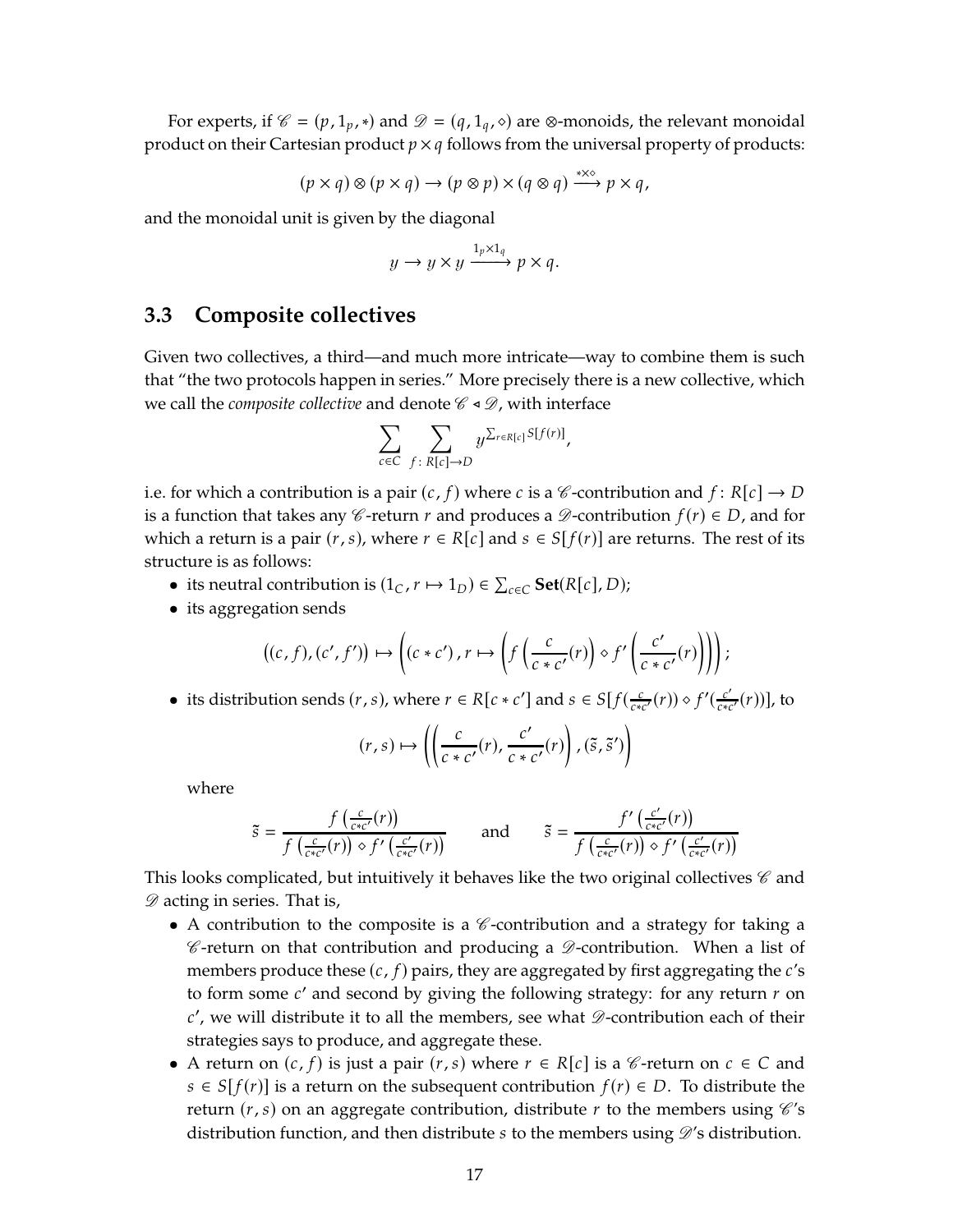For experts, if  $\mathcal{C} = (p, 1_p, *)$  and  $\mathcal{D} = (q, 1_q, \diamond)$  are ⊗-monoids, the relevant monoidal product on their composite  $p \triangleleft q$  follows from the duoidality of  $\triangleleft$  and  $\otimes$ :

<span id="page-17-2"></span>
$$
(p \triangleleft q) \otimes (p \triangleleft q) \rightarrow (p \otimes p) \triangleleft (q \otimes q) \xrightarrow{\ast \triangleleft \circ} p \triangleleft q, \tag{9}
$$

and similarly for monoidal unit

<span id="page-17-3"></span>
$$
y \cong y \triangleleft y \xrightarrow{1_p \triangleleft 1_q} p \triangleleft q. \tag{10}
$$

#### <span id="page-17-0"></span>**3.4 Free collectives**

Suppose  $C \in$  Set is an arbitrary set and similarly that  $R[c] \in$  Set is an arbitrary set for each  $c \in C$ ; we think of each  $c \in C$  as an "atomic" contribution and each  $r \in R[c]$  as an "atomic" return. We write this in polynomial form as  $p := \sum_{c \in C} y^{R[c]}$ . While  $p$  itself need not be the interface for any collective, we can construct the *free* collective  $p^*$  on  $p$ . Its contribution set

$$
C^* := \sum_{n \in \mathbb{N}} C^n
$$

has as its elements all lists  $(c_1, c_2, \ldots, c_n)$  of arbitrary finite length in C. For each such list, a return is again a list—of the same length—in the corresponding return sets:

$$
R^*[(c_1, c_2, \ldots, c_n)] := R[c_1] \times R[c_2] \times \cdots \times R[c_n].
$$

The neutral element is the empty list (), whose set of returns is the empty product  $R^*[(0)] = 1$ . The aggregation operation  $++: C^* \times C^* \rightarrow C^*$  is just list concatenation:

$$
(c_1, \cdots, c_n) + (c'_1, \cdots, c'_{n'}) \coloneqq (c_1, \cdots, c_m, c'_1, \cdots, c'_{n'}).
$$

Say we have lists  $\ell$ ,  $\ell'$  of lengths  $n$  and  $n'$ , with aggregate  $\ell + \ell'$  of length  $n + n'$ . The distribution subdivides a length  $n + n'$  list of returns into two lists, one of length  $n$  and one of length  $n'$ :

<span id="page-17-1"></span>
$$
\frac{\ell}{\ell + \ell'}(r_1, \cdots, r_{n+n'}) = (r_1, \cdots, r_n) \text{ and } \frac{\ell'}{\ell + \ell'}(r_1, \cdots, r_{n+n'}) = (r_{n+1}, \cdots, r_{n+n'}). \quad (11)
$$

This completes the description of the free collective.

For experts, we have just described the left adjoint to the forgetful functor from collectives to polynomials.

Here is an interpretation of the semantics of the free collective on a polynomial  $p =$  $\sum_{c \in C} y^{R[c]}$ . For each atomic contribution  $c \in C$ , think of  $R[c]$  as "what the members want to know or hear about" when they give that contribution.

The free collective on  $p$  has as its contributions all lists of atomic contributions. So each member of the collective contributes a list of atomic contributions, e.g. Bob contributes an banana and two paperclips  $(b, c, c)$ . The contributions from all the contributing members are aggregated by simply concatenating their lists into one big list.

A return is just a list—of exactly the same length—with one return for each atomic contribution. Suppose the collective has decided that members want to see someone's face when they offer a banana and a picture of a paper stack when they offer a paperclip. Then out of the whole list of returns for the big list, Bob will receive a list  $(f, s_1, s_2)$  of a facial expression and two pictures of paper stacks.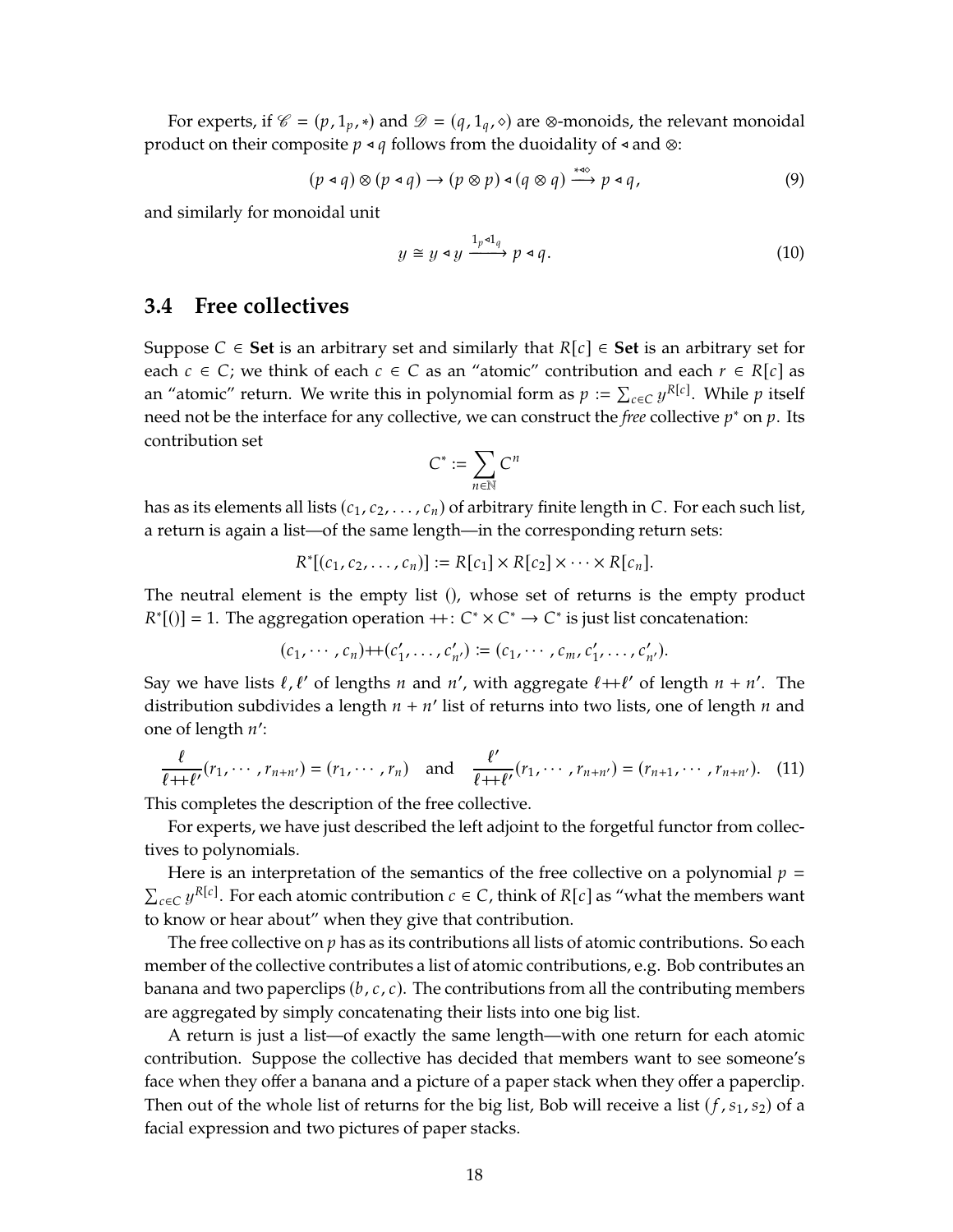<span id="page-18-0"></span>*Example* 3.5 (Multi-question survey)*.* As promised, free collectives will allow us to turn our single-question survey from Example [2.8](#page-9-0) into a multi-question survey.

If we take  $p$  to be the interface of our single-question survey collective

$$
p := \sum_{n \in \mathbb{N}} y^n = y^0 + y^1 + y^2 + \cdots,
$$

then the free collective on  $p$  has interface

$$
\sum_{k\in\mathbb{N}}\sum_{n\in\mathbb{N}^k}y^{n_1\times\cdots\times n_k}.
$$

A contribution is a finite list of natural numbers, and the aggregation is concatenation, with the empty list () as the unit. The possible returns on a contribution  $(n_1, \ldots, n_k)$ , with each  $n_j \in \mathbb{N}$ , are lists  $(m_1, \ldots, m_k)$  with each  $m_j \in \mathbb{N}$  satisfying  $m_j < n_j$ . The distribution is then given by list subdivision according to the lengths of the original contributions, as in [\(11\)](#page-17-1).

We can interpret this collective as follows. Given  $n$  interviewers, the  $i<sup>th</sup>$  interviewer contributes a survey with  $k_i \in \mathbb{N}$  questions, such that the  $j^{\text{th}}$  question has  $n_{i,j} \in \mathbb{N}$  possible answers to choose from. These questions are aggregated in the order given into a single survey with  $\sum_{i\in{\mathsf n}}k_i$  questions total; or, equivalently, an *n*-part survey, where the  $i^{\text{th}}$  part has the  $k_i$  questions contributed by the  $i^{\rm th}$  interviewer. Then the  $j^{\rm th}$  question in the  $i^{\rm th}$ part has  $n_{i,j} \in \mathbb{N}$  possible answers to choose from, labeled with the natural numbers less than  $n_{i,j}$ .

When the survey is filled out, an answer  $m_{i,j} \in \mathbb{N}$  with  $m_{i,j} < n_{i,j}$  is chosen for the  $j^{\text{th}}$  question in the  $i^{\text{th}}$  part. Then the answers for all the questions in the  $i^{\text{th}}$  part are distributed back to the  $i<sup>th</sup>$  interviewer.

#### **4 Future Directions**

There are two main avenues for future work on collectives: developing the theory and giving examples. On the theory side, we hope to further investigate the properties of the category of collectives, i.e. the category of ⊗-monoids in **Poly** and the monoid morphisms between them. Moreover, we wish to give intuitive interpretations of these collective morphisms, as well as categorical concepts such as general limits and colimits of collectives.

There are several natural ways to generalize collectives that may be of interest. A collective can be viewed as a **Poly**-enriched category with one object; so a natural generalization is to consider **Poly**-enriched categories with multiple objects. We could also consider (left or right) modules or bimodules over collectives or bimodules over collectives. These may have intuitive interpretations as well.

We can also equip collectives with other structures and investigate their categorical properties and intuitive interpretations. While a ⊗-monoid in **Poly** is a collective, a ⊗ comonoid in **Poly** is just a set of monoids. But a ⊗-bimonoid is a collective that comes equipped with a compatible ⊗-comonoid structure. From the duoidality of ⊗ and ⊳ given